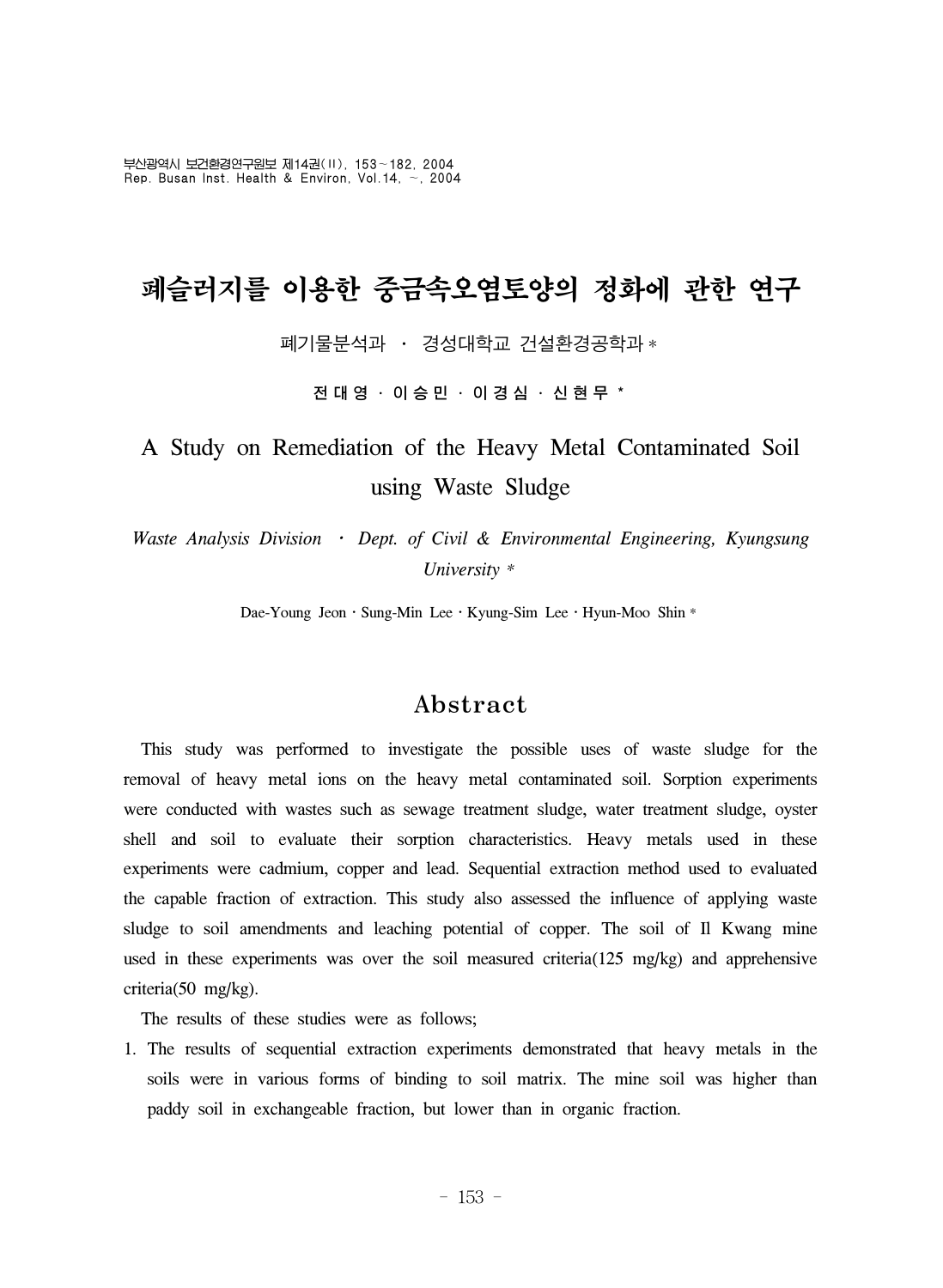- 2. In the sorption experiments on the sewage treatment sludge, water treatment sludge, oyster shell and soil, sorption occurred in the beginning and it reached equilibrium after 40 minutes on the oyster shell and 4 hour sewage treatment sludge, water treatment sludge and soil.
- 3. For the sorption data were correlated with Freundlich isotherms, sewage treatment sludge can be properly used as an adsorbent for heavy metals except oyster shell. From the adsorption experiments, sorption strength of heavy metals was in the order of Pb > Cu > Cd
- 4. In the influence of pH on the adsorbents, sorption rate was more than 80% in pH 4 and most of heavy metals were adsorpted in pH 9. Adsorption rate of Cd decreased with decreasing pH and then adsorption rate of Cu was lower in soil.
- 5. In the soil column experiments according to the waste sludge and oyster shell 10% amended soil using artificial rain, paddy soil was shown that leaching concentration distribution of copper was low in oyster shell amended soil and then similar in waste sludge amended soil. Otherwise leaching concentration distribution was shown obviously difference in mine soil. Therefore, removal effect of heavy metals was outstanding in mine soil than paddy soil.
- 6. In the soil column experiments according to the mine soil, concentration distribution of oyster shell amended soil was very low, and then in order of sewage treatment sludge amended soil, water treatment sludge amended soil.
- 7. The result of the soil column experiments according to the mine soil, removal effect of heavy metals was outstanding in sewage treatment sludge amended soil than water treatment sludge amended soil. But the ideal ratio of sewage treatment sludge amendment was 10%.
- **Key Words :** heavy metals, sequential extraction, sewage treatment sludge, water treatment sludge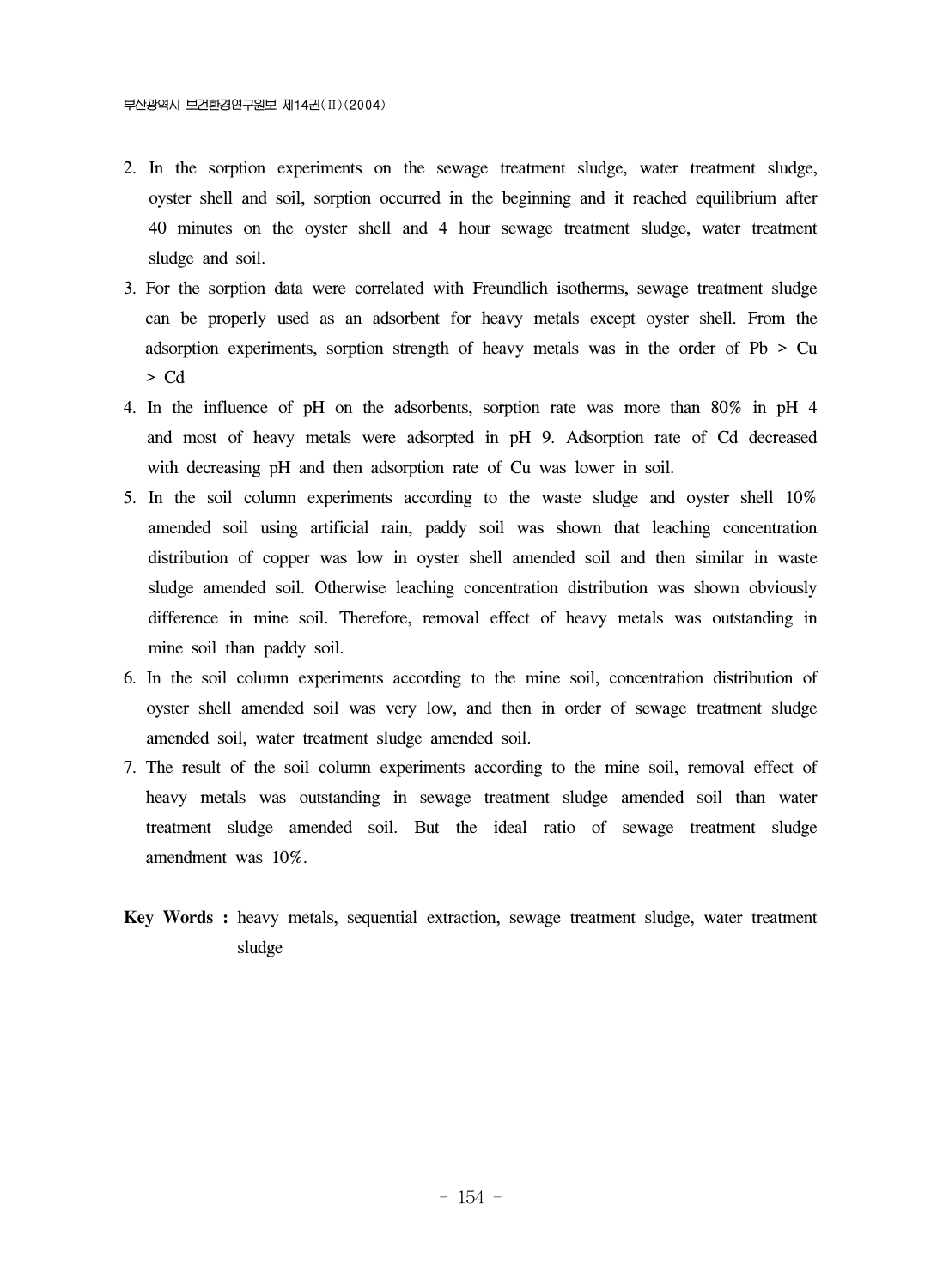## 서 론

 부산광역시 기장군 일광면에 위치하고 있는 일광광산은 1930~1940년대 한국에서 구리(Copper)를 생산하는 가장 큰 광산 중 의 하나였다. 1937년에 생산을 시작하여 1945년 까지는 한국 최대규모였으며, 이 기간 중 산출된 채굴량은 구리 3,013 톤, 금 19 kg, 은 10 kg 외에 소량의 중석도 채굴되었으나 현재는 폐광되어진 상태이 다.(김정진 등, 1998) 최근 들어 일광광산 주변 토양의 중금속 오염에 대한 연구가 행해지고 있는데, 부산시에서는 `97년부터 현재까지 토양측정망 조사지점으로 선정하 여 조사해온 바 폐광산 주변 토양 및 일부 농경지에서 구리가 토양오염대책기준을 초 과하는 것으로 나타났다. 일광광산은 산업 자원부의 지원을 받아『광해방지사업』 (1999. 5. 11. ~ 2002. 2. 27.)을 시행한 바 있으나 2004년 토양오염실태조사 결과에서 도 여전히 주변 토양은 기준을 초과하는 것으로 나타났다. 이렇게 오염된 주변 토 양은 강수의 영향으로 하류지역의 토양과 하천이나 일부 지하수로 유입되어 오염의 원인이 될 수 있음이 밝혀지고 있어, 이들 폐광산이 미치는 환경위해성 방지 및 적절 한 복원대책이 요구되고 있다.

 한편, 2003년 말 기준으로 전국 242개 하수처리장에서 발생하는 하수 슬러지는 하루 6,664톤으로, 이중 73.3%가 해양 배 출되어 왔고 그 다음으로 소각(11.5%), 매 립(4.5%) 및 자원화(10.7%) 등으로 처리되

어 왔다. 부산의 경우는 2004년 9월 현재, 107,769톤(361톤/일)의 하수슬러지가 발생 되고 있으며, 발생되는 대부분의 하수슬러 지는 해양투기로 처리하고 있는 실정이다.

 하수슬러지는 통상 다량의 수분과 유기 물로 구성되는데, 하수슬러지에 함유된 수 분을 적정수준까지 낮출 경우에는 고농도 의 유기물 덩어리가 되며, 수분을 낮춘 이 후에 적용되는 자원화기술에 따라 산업시 설의 보조연료, 농경지 토지 개량제, 폐수 처리시설 처리보조제 등으로 사용할 수 있 어 자원으로서의 가치가 높은 것으로 알려 져 있다.(환경부보도자료, 2003)

 미국에서는 하수슬러지를 Biosolids로 정 의, 자원의 개념으로 인식하여 하수슬러지 를 유기비료 등으로 광범위하게 사용하고 있으며, 1998년말 기준, 퇴비화 및 농지주 입(47%), 고형화 및 건조화(6%)로 약 53% 를 자원화로 이용하고 있다. 일본의 경우 1997년 기준, 하수슬러지가 년 170만 여톤 발생, 그중 33%가 자원화되며 자원화되는 양의 41%가 녹․농지에 이용되고 있으며, 하수슬러지를 비료화 및 농경지 환원 시 각각의 처리기준을 설정하고 이 기준에 적 합하면 처리가능한 체계를 유지하고 있다. 유럽은 통상 각국별로 40~50% 정도가 녹․농지로 환원처리되고 있으며, 그 다음 육상매립, 소각 및 건설자재화 등으로 시 험운영중에 있다.

 정수슬러지의 경우도 부산에서만 2004년 9월 현재, 49,620톤(181톤/일)이 발생되고 있으며, 발생되는 대부분의 정수슬러지는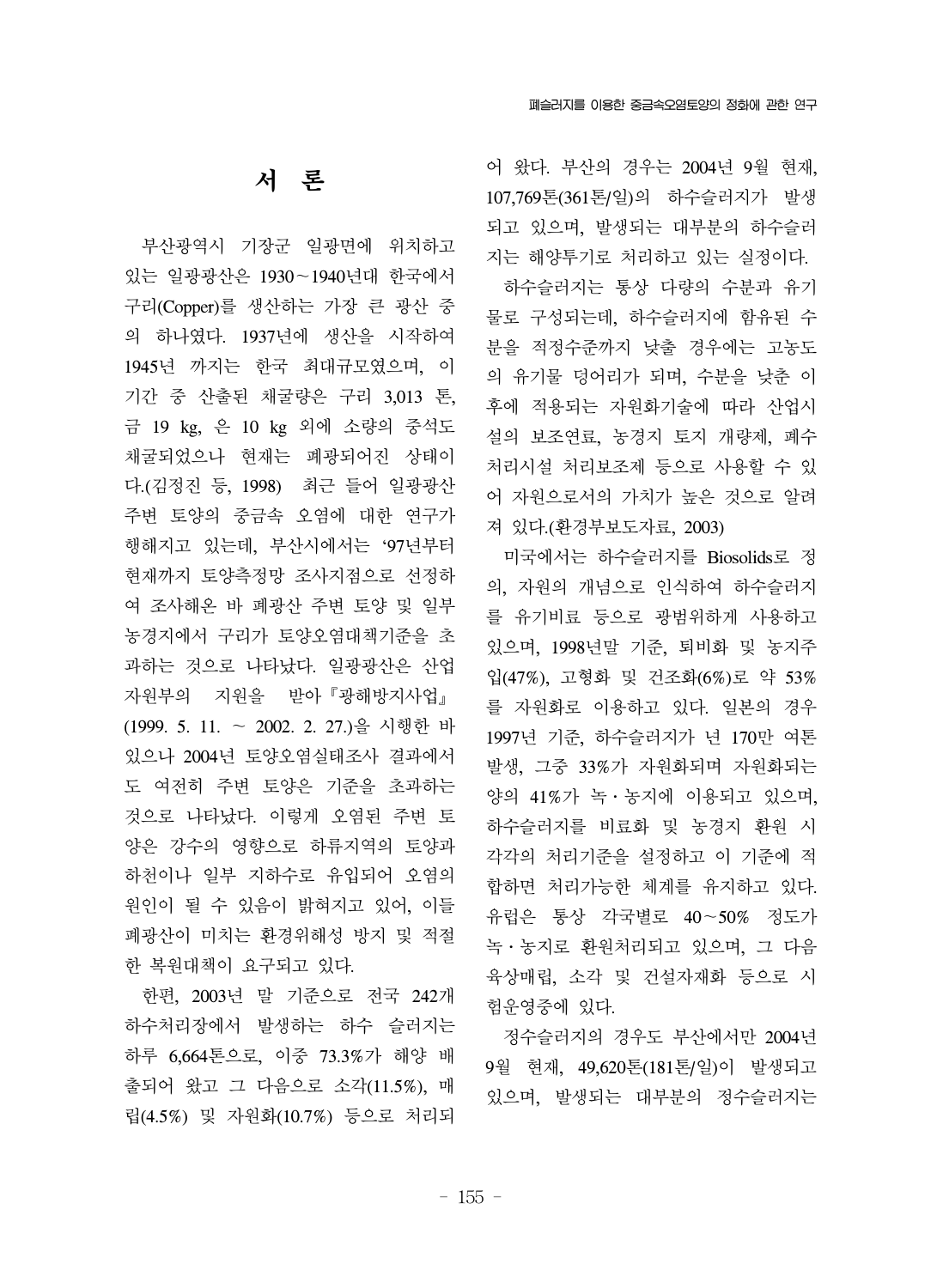해양투기로 처리하고 있는 실정이다. 국내 에서 하수 및 정수슬러지를 대부분 해양투 기로 처리하고 있으나, 2003년 7월 이후 유기물 함량이 5% 이상인 유기성 폐기물 은 직매립이 금지되고 있다. 이와 함께 해 양환경보전법에 의해 시행규칙이 곧 시행 되면 해양투기가 금지되는 경우 그 처리방 안이 매우 어렵게 될 것으로 전망된다.

 하수슬러지는 식물생장에 필요한 유용한 영양성분과 유기물을 함유하고 있어, (Chaney et al., 1987) 식물의 생육 촉진과 토양의 물리적 성질 개선 및 농지의 생산성 향상 에 기여할 수 있다.(Boyle et al., 1989) 그 러나 직접적인 활용에 있어서는 부패가능 성이 높고,(Tester et al., 1982) 인체에 유해 한 병원균을 가지고 있으며 중금속과 같은 유해한 물질을 함유하고 있어 그 이용은 극히 제한적이며(Chaney et al., 1987) 지나 친 시용(施用)은 토양 및 지하수의 오염가 능성을 높게 한다.(Lerch et al., 1990)

 또한 대표적인 어업계 부산물인 폐굴껍 질은 굴 생산을 통해 발생되는 폐기물로 남해 청정해역에서 대량으로 발생하고 있 지만 대부분은 처리하지 못하고 야적되고 있어 그 처리에 골머리를 앓고 있는 실정 이다. 굴껍질은 자연계에서 생성된 탄산칼 슘(CaCO3)이 주성분으로서 구성되어 있으 며 얇은 막으로 여러 겹 둘러싸인 다공질 체로서 비표면적이 커서 오염물질의 흡착 효율이 높을 것으로 예상할 수 있다.(박흥 재 등, 2001)

중금속 오염토양은 오염부지에서 직접

복원하는 현장 복원(in-situ)방법과 오염토 양을 굴착 및 이송하여 일정한 장소에서 복원하는 현장 외 복원(ex-situ)방법이 있으 며, 크게 보면 추출(extraction)과 고정화 (immobilization)로 나눌 수 있다. 추출은 토양에서 중금속을 실제로 제거하기 위하 여 물리적/화학적/생물학적인 방법을 조합 하여 사용하는데 가장 일반적으로 사용되 는 토양복원 방법으로는 토양세척법(Soil Washing)이며, 이 방법은 계면활성제 등의 세척용액을 사용하여 토양입자 표면에 부 착된 중금속을 추출해내는 방법이나 지하 에 세척용액이 잔류해 2차오염의 우려가 있으며 토양에서 분리한 추출용액을 별도 로 처리하여야 한다는 단점으로 비용 문제 가 따른다.

 반면에 고정화 방법에서는 고형화(solidification)나 안정화(stabilization)를 통해서 중 금속을 고정시킴으로써 토양속의 중금속이 지하수로 이동하는 것을 방지한다. 이들 중금속은 다른 유기 오염 물질과는 다르게 화학적 또는 생물학적인 방법으로 분해되 지 않는다. 이와 같이 중금속으로 오염되 어 있는 토양을 보다 효과적이고 경제적인 방법으로 정화시킬 수 있는 방법을 찾아내 는 것이 필요하다.

 토양중에 유해 중금속이 존재하고 있어 도, 그것이 불용성 혹은 난용성이라면 토 양용액중의 농도는 저농도로 유지되므로 식물에 의한 흡수량은 적기 때문에 장애로 나타나기 어렵다. 실제로 본 연구대상인 하수 및 정수 슬러지의 중금속 함량은 토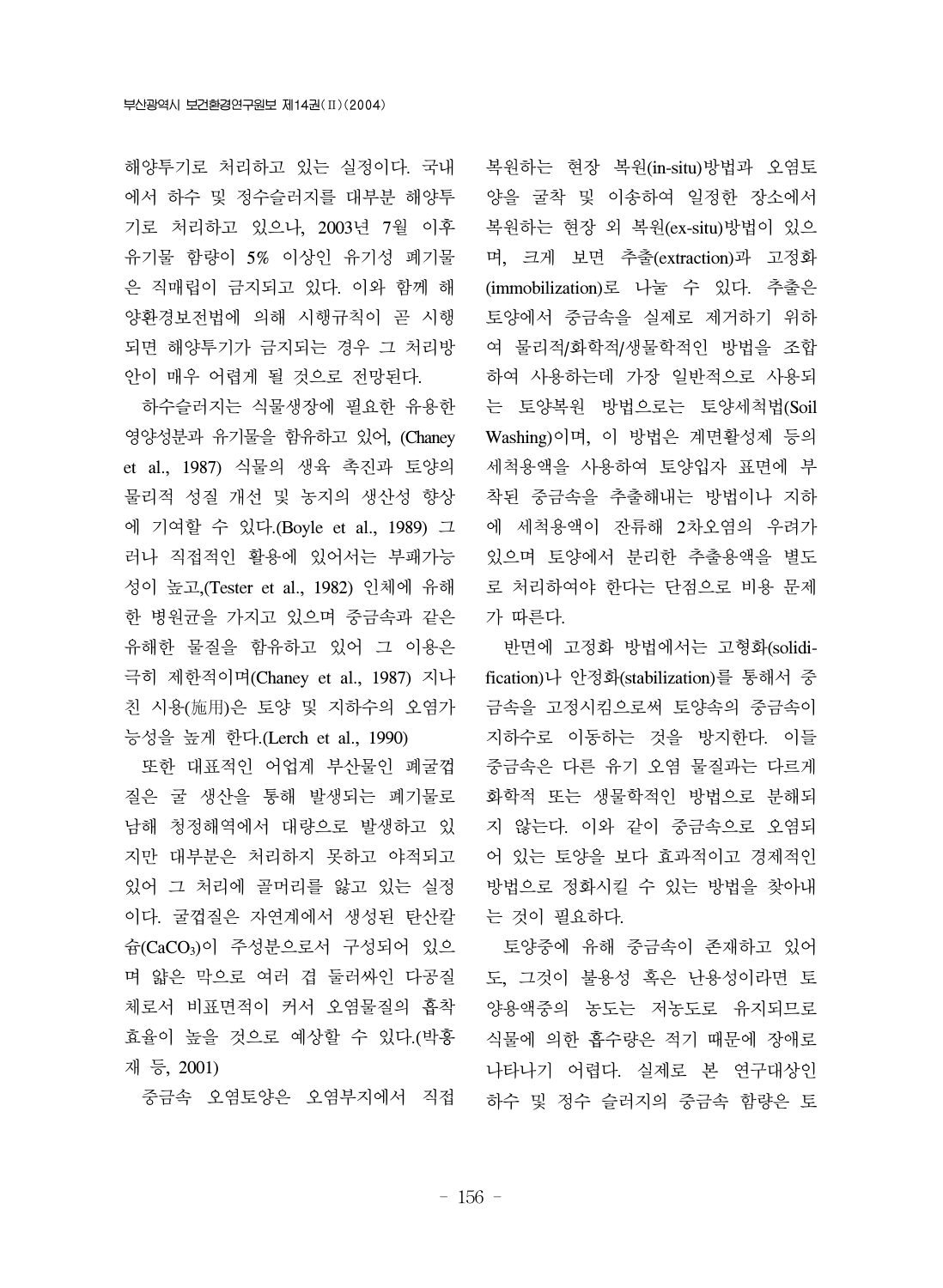양오염공정시험법에 따른 시험결과 토양오 염우려기준을 훨씬 밑도는 농도로 나타났 다. 특히 토양중 유기물은 중금속 흡착력 을 2~4배 증가시키는 것으로 알려져 있어 많은 유기물을 함유하고 있는 하수슬러지 와 정수슬러지의 중금속 흡착능을 조사해 볼 필요성이 있다. 콜로이드성의 유기물질 은 음전하를 띄고 있어 양이온을 끌어당겨 흡착이 일어나고 양전하를 띈 유기분자가 토양 표면에 이미 결합되어있는 양이온을 치환하기도 한다. 따라서 수용액상에서 존 재하는 금속이온들에 대해서는 침전과 표 면전하에 의한 정전기적 흡착을 기대할 수 있다. 흡착공정은 산업폐수로부터 중금속 을 제거하기 위하여 널리 사용되는 방법 중 하나이며, 최근에는 중금속 제거용 흡 착제의 원료로서 산업폐기물을 이용하기도 한다.

 본 연구에서는 산업폐기물인 하수슬러지 및 정수슬러지와 폐굴껍질을 이용하여 구 리, 카드뮴, 납에 대한 흡착특성을 평가하 기 위한 batch 실험을 실시하였으며, 광산 주변 토양에 대한 중금속 연속추출(sequential extraction) 분석 등 일련의 실험을 통 하여 각 중금속의 존재 형태를 평가하였으 며, 토양오염우려기준을 초과하는 광산토양 에 대해서는 하수슬러지 및 정수슬러지를 일정량 혼합하여 인공강우를 이용한 Column 실험을 통하여 중금속의 유출 특 성을 연구하여 하수슬러지 및 정수슬러지 의 토양적용가능성을 모색하고 중금속으로

오염된 토양에 대한 현장 복원기술 적용시 기초자료로 제공하고자 한다.

## 실험재료 및 방법

### 1 실험재료

#### 1.1. 하수슬러지

 본 실험에 사용한 하수슬러지(STS, Sewage Treatment Sludge)는 주로 생활하수를 처리 하는 부산시의 S하수종말처리장의 탈수기 를 거친 후 최종 처분되는 슬러지를 이용 하였다. 채취된 시료는 20일 이상 풍건 후 건조시료를 사용하였다.

## 1.2. 정수슬러지

 본 실험에 사용한 정수슬러지(WTS, Water Treatment Sludge)는 부산시의 H정수 처리장의 탈수기를 거친 후 최종 처분되는 슬러지를 이용하였다. 채취된 시료는 20일 이상 풍건 후 건조시료를 사용하였다.

#### 1.3. 굴껍질

 본 실험에 사용한 굴껍질(Oyster Shell)은 부산시 강서구 녹산동과 가덕도 일대에서 대량으로 폐기처분되고 있는 굴껍질을 수 거하여 세척한 후 충분히 자연건조 시켰다. 각각의 시료들은 풍건후 분쇄하여 입경 100 mesh의 체로 친 후 실험에 사용하였다.

#### 1.4. 토양

본 연구를 수행하기 위한 토양은 부산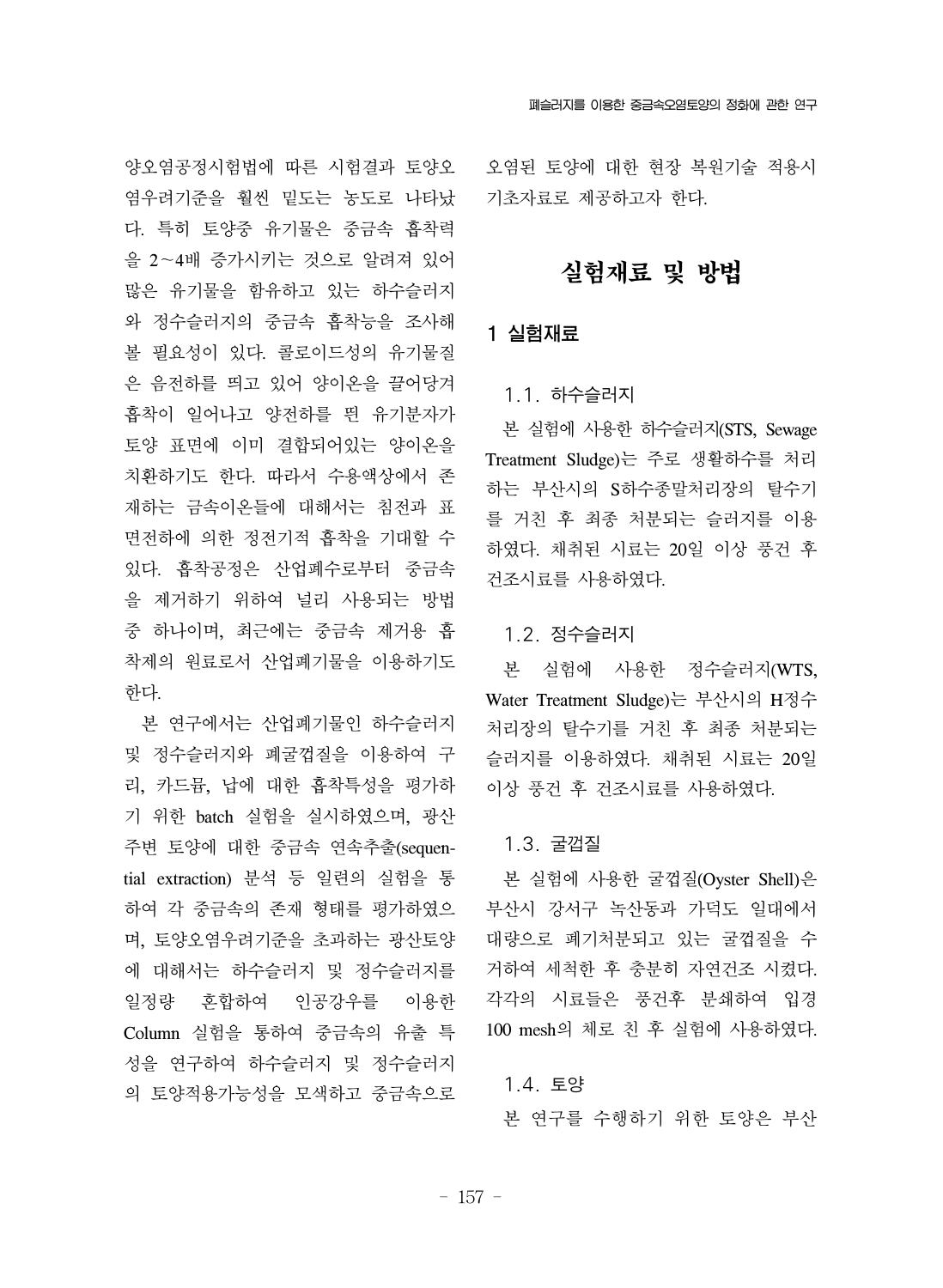근교에 위치한 폐금속광산인 일광광산 주 변 논과 광해방지사업 현장으로부터 채취 하였으며 입경 100 mesh의 체로 친 후 실 험에 사용하였다.

## 2. 실험방법

 토양시료의 기초적인 특성을 파악하고 존 재형태별 특성을 알아보기 위하여 연속추출 실험을 행하였고 하수슬러지 및 정수슬러지 와 굴껍질에 대한 중금속의 흡착 특성을 알 아보기 위하여 회분식 흡착실험과 하수슬러 지 및 정수슬러지와 굴껍질을 주입한 토양 에 대한 Column실험을 수행하였다.

#### 2.1. 연속추출실험

 토양내 존재하는 중금속의 존재상태에 따른 함량 및 분율의 분석은 풍건토양 4g 을 35 ㎖ 원심분리용 튜브에 취하여 Table 1의 절차에 따라 단계별로 용출시켰다. 각 단계별 용출 후 고액분리를 위하여 15,000

rpm에서 20분간 원심분리 후 여과지로 여 과하였으며 이 과정을 거쳐 여과된 여액은 원자흡광광도법으로 분석하였다. 또한 각 단계별 용출반응은 항온 수평진탕기를 이 용하여 25℃로 유지한 상태에서 실험을 수 행하였다. (윤삼석, 2002; 정명채 1997)

#### 2.2. 회분식 흡착실험

 회분식 흡착실험에 사용된 하수슬러지 및 정수슬러지와 굴껍질은 풍건 시킨 후, 0.15 ㎜ (100 mesh) 표준체를 통과시켜 균 질화한 것을 사용하였다. 폐 금속광산의 주된 오염물질인 Cd, Cu, Pb 등의 중금속 을 선정하여 하수슬러지 및 정수슬러지와 굴껍질에 대한 중금속의 흡착능을 알아보 기 위하여 Cd, Cu, Pb을 대상으로 평형시 간, pH에 따른 흡착능, 중금속 농도에 따 른 흡착능을 평가하였다. 흡착 실험이 끝 난 후 시료의 분석은 먼저 초고속원심분리

| Extraction<br>order | Designated form<br>extracted | Reagent/ Method                                      | Extraction<br>time | Solids : reagent<br>volume ratio |
|---------------------|------------------------------|------------------------------------------------------|--------------------|----------------------------------|
|                     | Water soluble                | Distilled water                                      | 16 <sub>h</sub>    | 1:5                              |
| 2                   | Exchangeable                 | $1.0M$ KNO <sub>3</sub>                              | 16 <sub>h</sub>    | 1:5                              |
| 3                   | Organically bound            | $0.1M$ Na <sub>4</sub> P <sub>2</sub> O <sub>7</sub> | 16 <sub>h</sub>    | 1:5                              |
| $\overline{4}$      | Carbonate                    | $0.1M$ EDTA                                          | 16 <sub>h</sub>    | 1:5                              |
| 5                   | Sulfide                      | $1.0M$ HNO <sub>3</sub>                              | 16 <sub>h</sub>    | 1:5                              |
| 6                   | Residual                     | $HNO3+HCl(1:3)$                                      |                    |                                  |

**Table 1. Conditions for sequential chemicals extraction**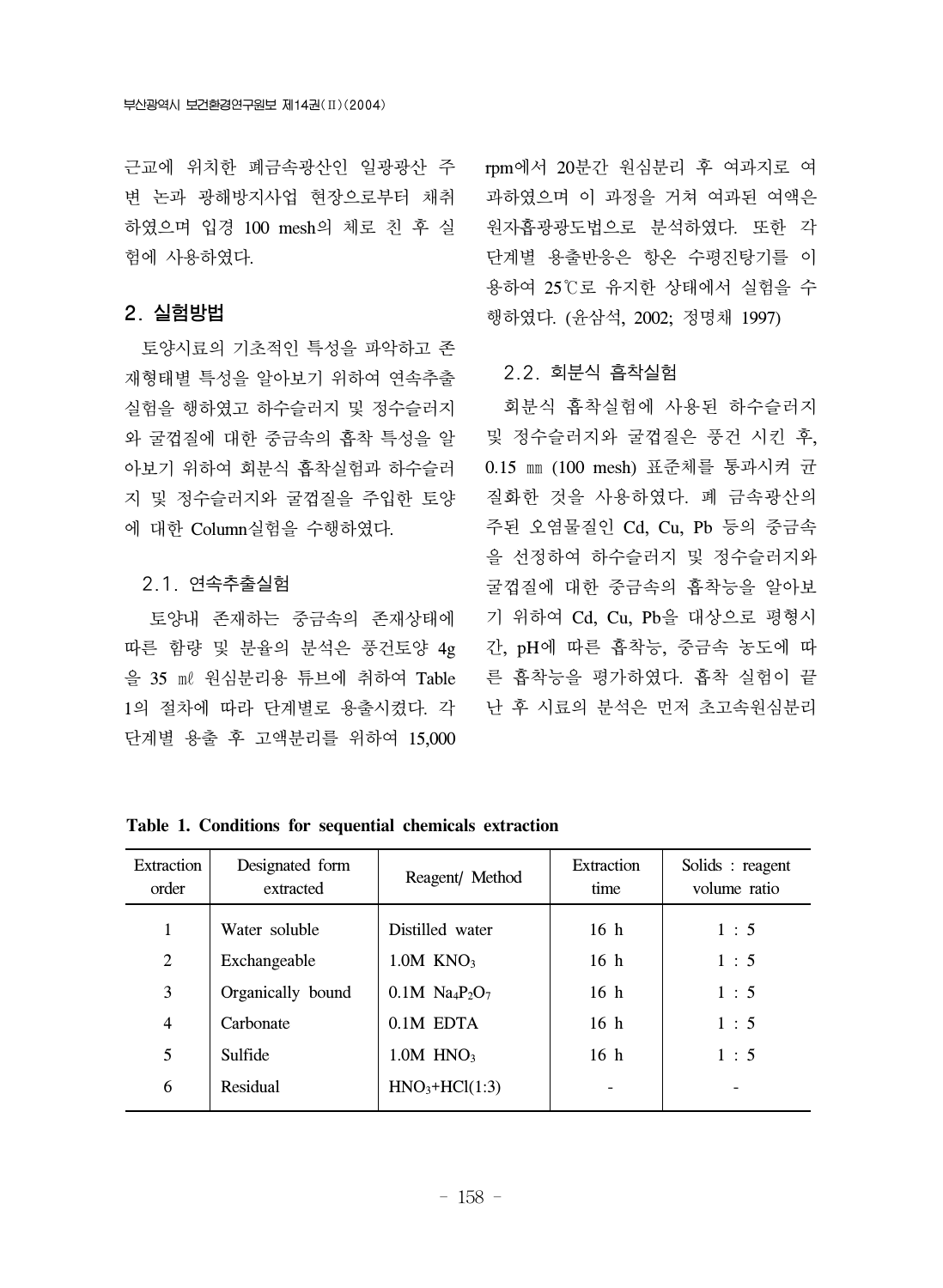기(SIGMA 3K30, 20,000 rpm)를 이용하여 1차적인 고액 분리를 한 다음, 5C 여과지 를 사용하여 2차 고액분리를 실시한 다음 시행하였다. 실험과정은 Fig. 1과 같다.

| Drying soil  |
|--------------|
|              |
| Sieving      |
|              |
| Mixing       |
|              |
| Adsorption   |
|              |
| Sampling     |
|              |
| Filtration   |
|              |
| AAS Analysis |

## **Fig. 1. Flowchart of Experimental procedure of batch soil sorption.**

### **2.2.1.** 흡착동력학 실험

 시간의 경과에 따른 중금속의 흡착속도 를 평가하기 위한 흡착동력학 실험은 시료 각 5 g과 초기농도가 각각 50 ㎎/ℓ인 Cd, Cu, Pb의 혼합용액을 고액비 1 : 10으로 하여 100 ㎖ 삼각플라스크에 넣고, 하수슬 러지 및 정수슬러지의 경우 진탕기에서 0.5, 1, 2, 3, 4, 5, 6, 12, 24시간 동안 200 rpm으로 교반 하였다. 굴껍질은 교반 시간

을 10, 20, 30, 40, 50, 60분으로 실험을 수 행하였으며, 반응도중 각각 선정된 시간에 시료를 채취하여 고액분리한 후 잔류농도 를 AAS로 분석하였다.

#### **2.2.2.** 등온흡착실험

 시료 각 5 g에 Cd, Cu, Pb의 농도가 5, 10, 20, 50, 100㎎/ℓ 등의 여러 농도로 만 든 용액을 고액비 1 : 10으로 하여 100 ㎖ 삼각플라스크에 넣고 항온진탕기에서 평형 시간(4hr) 동안 200 rpm으로 교반 하였다. 흡착동력학 실험에서와 같은 방법으로 각 삼각플라스크의 용액을 분취하여 고액분리 한 후 잔류농도를 AAS로 분석하였다.

#### **2.2.3. pH** 변화에 따른 흡착평형 실험

 pH 변화에 따른 흡착능의 평가는 앞의 흡착 동력학 실험과 동일한 고액 비 조건 에서 HNO3 (1+2, 1+10, 1+100)과 NaOH (1+100)를 이용하여 초기의 pH를 1.5~12 로 유지하고 수평진탕기에서 24시간동안 반응을 시켰다.

 또한 중금속의 농도변화에 대한 영향을 평가하기 위하여, Cd, Cu, Pb의 용액에 대 하여 고액 비 1 : 10으로 하여 실험을 수 행하였으며 반응전 초기 pH와 반응 종료 후 최종 pH에 대한 측정을 수행하여 토양 의 완충작용에 pH 변화의 영향에 대해서 도 고려하였다.

#### 2.3. Column 실험

실험장치는 Fig. 2와 같이 토양컬럼은 내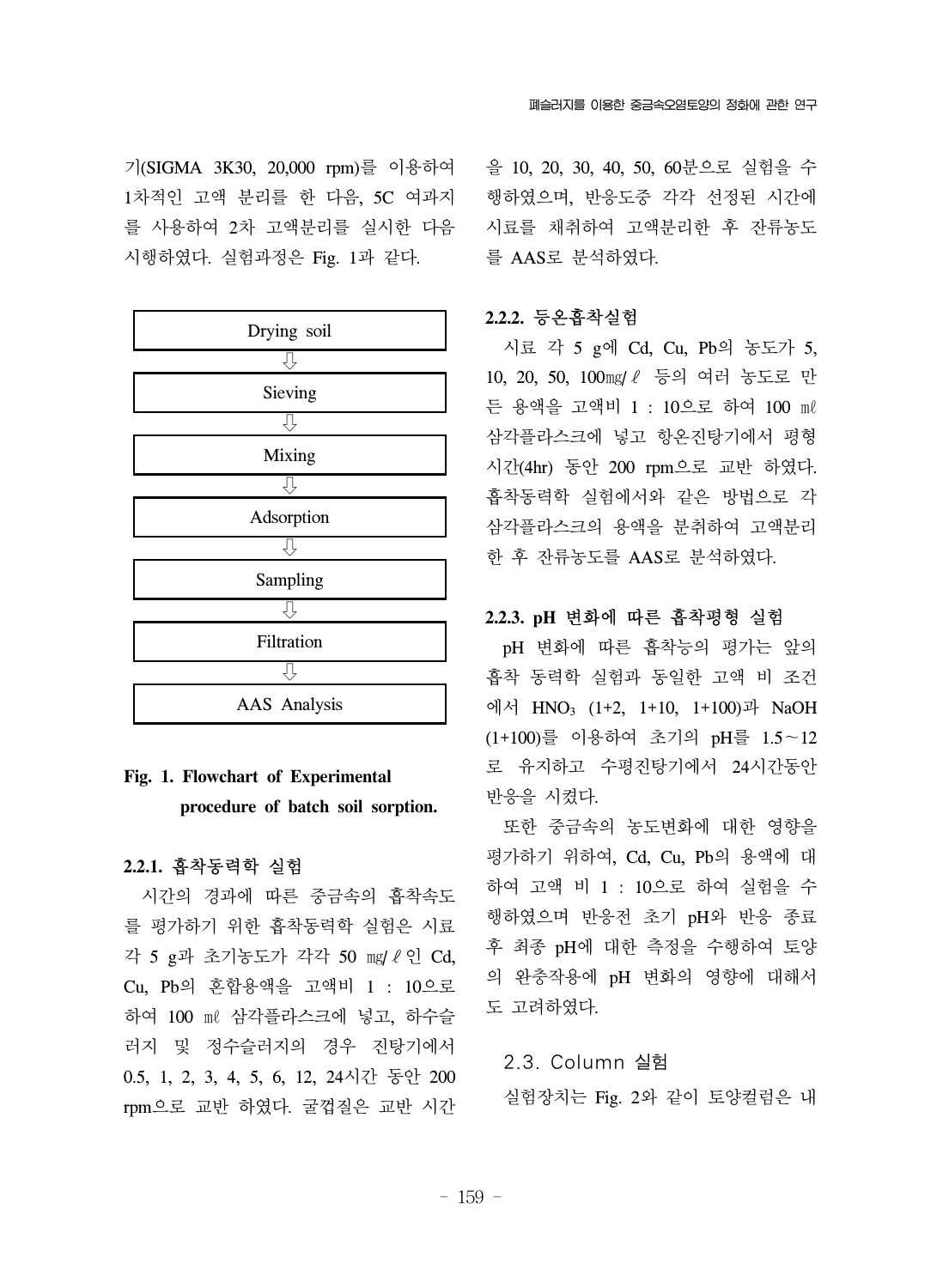경 4.5cm, 길이 25cm인 유리관으로 구성하 였으며 컬럼하부는 필터를 사용하여 토양 의 유출을 방지하도록 하였다. 컬럼실험은 대상 토양을 컬럼에 넣은 후 큰 공극이 생 기지 않도록 일정한 압력으로 다짐을 하여 수행하였다. 정수슬러지 혼합토양은 토양 에 정수슬러지를 각각 5%, 10%, 20% 첨 가하였으며, 하수슬러지 혼합토양은 토양 에 하수슬러지를 각각 5%, 10%, 20%, 25% 첨가하였다. 그리고 굴껍질 혼합토양 은 토양에 굴껍질을 10% 첨가하였다. 토양 컬럼은 0.01M CaCl<sub>2</sub>로 포화시킨 다음, 조 제한 인공강우용액을 토양의 상부표면에 일정한 수두로 가하여 유출실험을 수행하 였다. 인공강우용액은 과거 5년간 부산시 강우의 평균인 pH 5.0으로 조정하였다. 주 입속도는 33 cm/d로 일정하게 유지하였으 며 토양층을 통과한 유출액이 나오는 시점 부터 일정한 시간마다 유출액을 채취하여 농도를 분석하였다. 유출액중 중금속 농도 는 AAS와 ICP를 이용하여 측정하였다.



**Fig. 2. Schematic diagram of column experiment.**

## 3. 분석방법

3.1. 토성분석

#### **3.1.1. pH**

토양시료 5g을 달아 50㎖ 비이커에 취하 여 증류수 25㎖를 넣어 때때로 저어주어 1 시간 방치 후 pH전극으로 측정하였다.

#### **3.1.2.** 유기물 함량**(Organic Contents)**

토양시료의 유기물 함량은 시료에 25 % 질산암모늄 용액을 적당량 가한 후, 850 ℃에서 시료를 완전히 회화시킨 후 무게 차로 구하였다.

유기물 합량(%) = 
$$
\frac{(w2 - w3)}{(w2 - w1)} \times 100
$$

 여기서 w1 : 800±5℃ 30분간 강열 후 항량한 증발접시 무게  $w2$  : 시료(약 20g) + 증발접시무게 w3 : 800±5℃에서 30분간 강열 후 항량 한 무게

#### **3.1.3.** 공극율**(Porosity)**

토양시료의 공극율은 시료의 용적밀도 (bulk density)에 입자밀도(partical density) 를 나눈 값으로 구하였다.

공극율(%) : 1-<u>시료의 용적밀도(*kg*/㎡)</u><br>이 : 1-시료의 입자밀도(*kg*/㎡)

#### **3.1.4.** 입자밀도**(Particle density)**

토양의 particle density는 graduated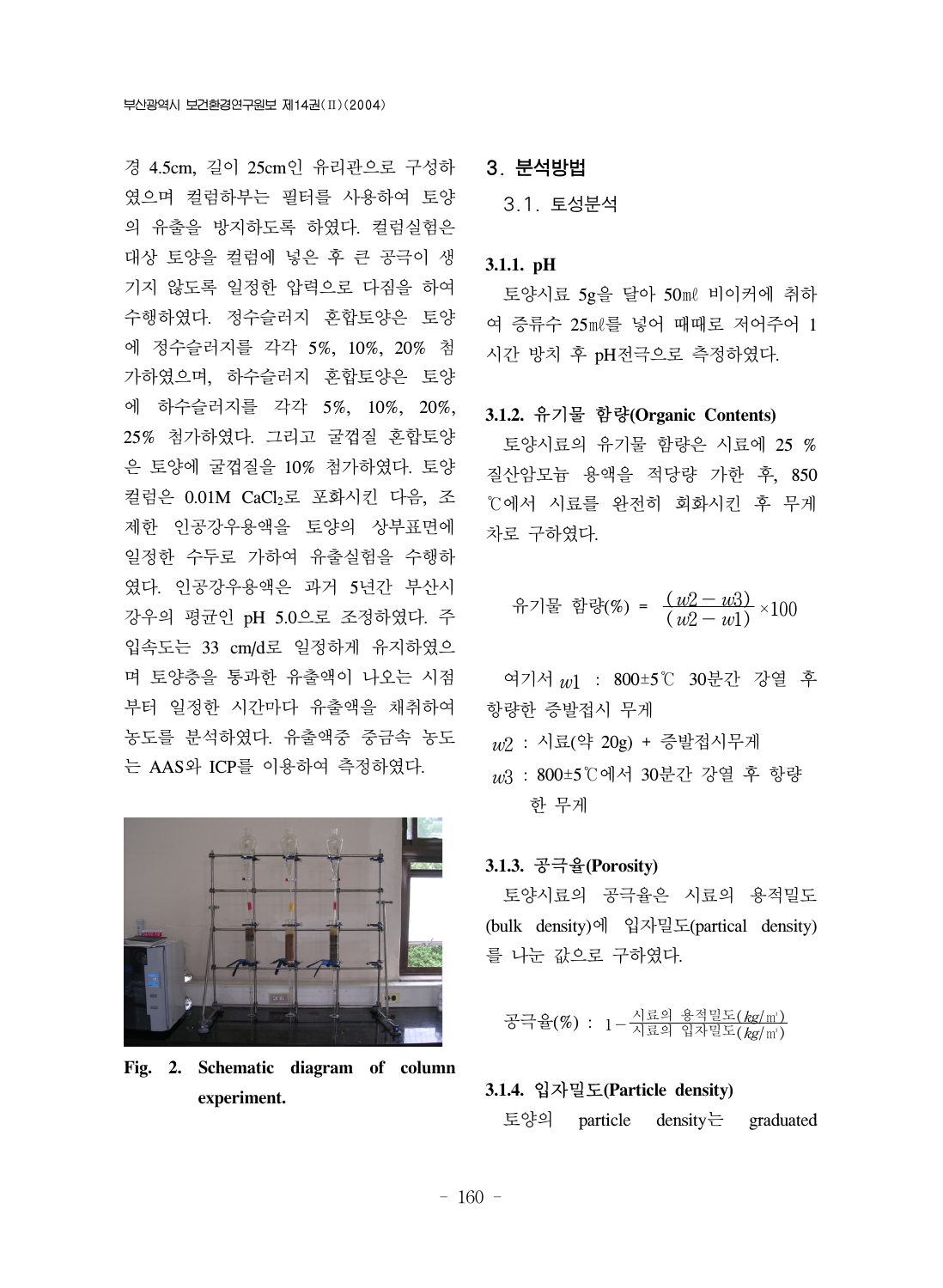cylinder법으로부터 얻었는데 시료의 진부 피는 물과 시료를 1 : 1로 혼합하여 일정 시간이 경과 후 시료의 부피를 측정하였으 며 시료의 무게는 용기무게를 감한 시료의 무게(g)로 구하였다.

$$
d^2\overline{A} \equiv K(g/m^2) : S_a(kg/m^2) = \frac{(W'-W)}{V}
$$

 여기서 W' = 시료+용기무게(g) Wv = 용기의 무게(g) V = 시료의 진 부피(㎖)

#### **3.1.5.** 용적밀도**(Bulk density)**

 토양의 bulk density는 원통(*V*)에 다짐을 실시한 후에 시료를 완전히 포화시킨 후의 무게(*Sw1*)와 건조시킨 후의 무게(*Sw2*)차를

이용하여 측정하였다.

용적민도
$$
(kg/m)
$$
 :  $p_b = \frac{S_{w1} - S_{w2}}{V}$ 

여기서 
$$
S_{w1}
$$
 = 완전 포화시진 후의 무게  $S_{w2}$  = 건조시진 후의 무게  $V$  = 원통부교

#### **3.1.6.** 입도 분석

 토양시료의 입도분석은 standard sieve #10 (2mm), #20(0.5mm), #40(0.42mm), #60 (0.25mm), #100(0.149mm), #200(0.074mm) 를 각각 통과한 토양무게를 측정하여 입경 별 중량비를 구하였고, soil texture는 입자 크기 분류법(국제법)(Table 5.1)과 hydrometer 법에 의해서 결정하였으며, 비중계를 이용



**Fig. 3. Extraction procedure of heavy metals from soil samples**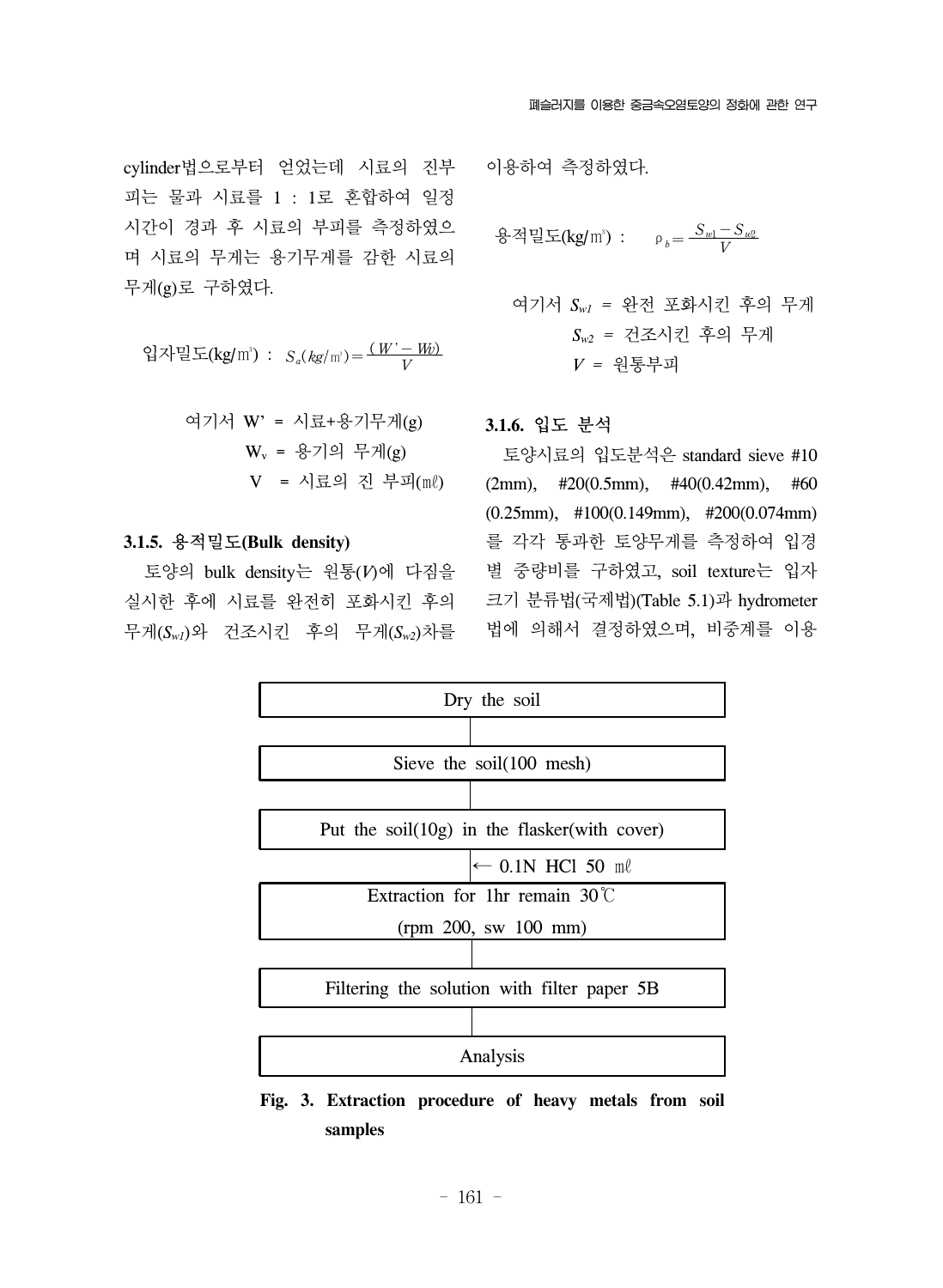하여 입자의 침강 속도를 설명하는 Stoke's 법칙에 의해 계산하였다.

#### **3.1.7.** 양이온교환능력**(CEC)**

 토양중에 Na, Ca, K, Mg 등의 양이온을 포화시킨 후 이들을 암모늄이온(NH4 + )으로 치환시키고 배출되는 양이온의 양을 측정 하여 CEC를 측정하였다.(Jung, 1995)

#### **3.1.8.** 유효인산**(Lancaster** 법**)**

 토양 5g을 삼각플라스크에 취하고 침출 액을 가하여 여과한 후 비색관에 넣고 몰 리브덴산 암모늄황산용액과 1,2,4-aminonaphthol-sulfonic acid를 가하여 혼합한 후 525nm에서 측정하였다.

#### 3.2. 중금속 분석

 토양의 중금속 분석은 토양오염공정시험 법에 의하여 수행하였으며 절차는 Fig. 3과 같다.

## 결과 및 고찰

#### 1. 슬러지, 굴껍질 및 토양의 특성

 본 실험에 사용된 하수슬러지, 정수슬러 지, 굴껍질의 물리화학적 특성은 Table 2에 나타내었으며 토양 시료의 물리화학적 특 성은 Table 3에 나타내었다. 토양 시료의 입자분포는 Fig. 4에 나타내었다. 논토양 (paddy soil)은 구리가 토양오염대책기준 (125 mg/kg)을 초과하며, 광산토양(mine soil) 역시 구리가 토양오염우려기준(50 mg/kg)을 초과하는 것으로 나타났다.

## 2. 중금속 존재형태별 분석

 토양내 중금속의 제거율은 각 금속 종들 의 이동성과 물리화학적 형태에 따라 결정 된다. 이러한 금속 종들의 존재형태에 대 한 분석은 일반적으로 연속추출법을 이용 하게 된다.

 Fig. 5에는 일광광산 주변 논 토양과 현 장 토양내 각종 중금속들의 존재형태별 분 포에 대해 나타내었으며 각 중금속의 존재 형태별 분포는 다음과 같다.

<논토양(Paddy Soil)>

- Cd : Organic(65.2%) > Sulfide(11.7%) > Exchangeable( $10.2\%$ ) > Carbonate( $8.0\%$ ) > Residual(5.9%)
- $\circ$  Cu : Sulfide(36.2%) > Organic(29.7%) > Carbonate $(22.6\%)$  > Residual $(8.5\%)$  > Exchangeable(3.0%)
- $\circ$  Pb : Carbonate(73.1%) > Residual(15.0%) > Sulfide(10.3%) > Exchangeable(0.9%) > Organic(0.7%)

<광산 토양(Mine Soil)>

- Cd : Organic(48.7%) > Sulfide(17.0%) > Exchangeable( $16.5\%$ ) >  $Carbonate(13.8%) > Residual(4.0%)$
- $\circ$  Cu : Sulfide(38.8%) > Carbonate(25.7%)  $>$  Organic(14.3%) > Residual(12.8%) > Exchangeable(8.4%)
- $\circ$  Pb : Carbonate(53.5%) > Sulfide(26.0%)
	- > Residual(17.1%) > Exchangeable(1.8%)
	- $>$  Organic $(1.6\%)$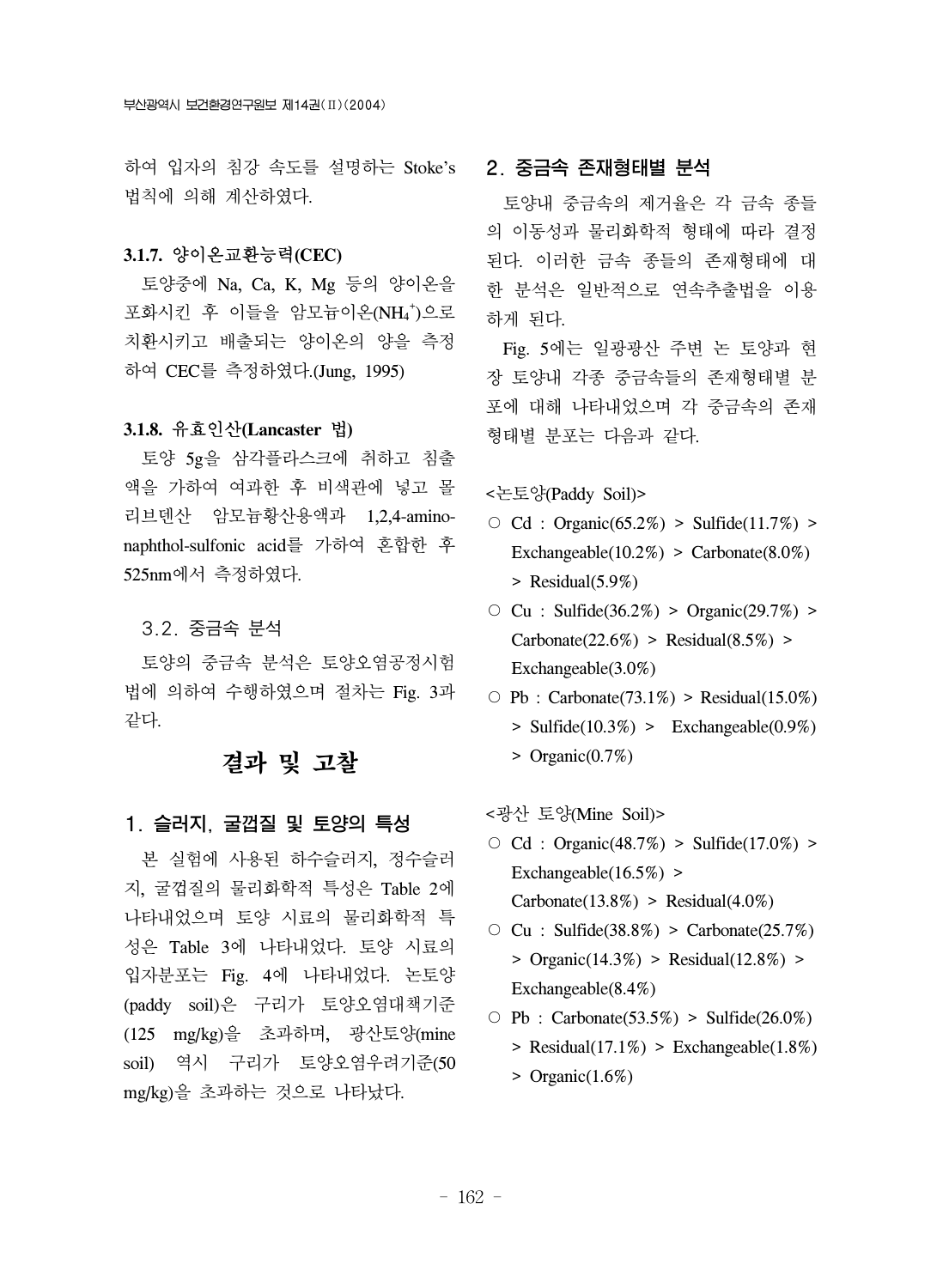| Characteristics                                                 |                | <b>STS</b> | <b>WTS</b> | Oyster shell |
|-----------------------------------------------------------------|----------------|------------|------------|--------------|
| pH                                                              |                | 6.8        | 6.3        | 9.3          |
| Initial concentration<br>of heavy metal <sup>†</sup>            | C <sub>d</sub> | 0.670      | 0.030      | ND           |
|                                                                 | Cu             | 3.570      | 0.220      | ND           |
| (mg/kg)                                                         | Pb             | 0.115      | ND         | ND           |
| Initial concentration                                           | C <sub>d</sub> | ND         | ND         | ND           |
| of heavy metal <sup>‡</sup>                                     | Cu             | ND         | ND         | ND           |
| $(mg/\ell)$                                                     | P <sub>b</sub> | <b>ND</b>  | <b>ND</b>  | ND           |
| Organic contents                                                |                | 47.5%      | 15.6%      | $1.4\%$      |
| Cation exchange capacity<br>(milliequivalents/100g of dry soil) |                | 52.88      | 24.19      | 2.69         |

**Table 2. Physical properties of selected materials**

†: 토양오염공정시험법, ‡: 폐기물공정시험법

## **Table 3. Characteristics of soil sample**

| Characteristics                                                 |                | Paddy Soil | Mine Soil  |
|-----------------------------------------------------------------|----------------|------------|------------|
| pH                                                              |                | 5.3        | 4.4        |
| Initial concentration                                           | C <sub>d</sub> | 1.450      | 0.485      |
| of heavy metal                                                  | Cu             | 205.000    | 92.75      |
| (mg/kg)                                                         | Pb             | 14.495     | 25.055     |
| Organic contents                                                |                | 3.1%       | 1.6%       |
| Available $P_2O_5$ (mg/ $\ell$ )                                |                | 84.46      | 4.51       |
| Cation exchange capacity<br>(milliequivalents/100g of dry soil) |                | 12.18      | 9.50       |
| Porosity                                                        |                | 0.48       | 0.50       |
| Soil Texture                                                    |                | sandy loam | loamy sand |
| Sand                                                            |                | 55.9%      | 79.1%      |
| Silt                                                            |                | 33.8%      | 19.0%      |
| Clay                                                            |                | 10.3%      | 1.9%       |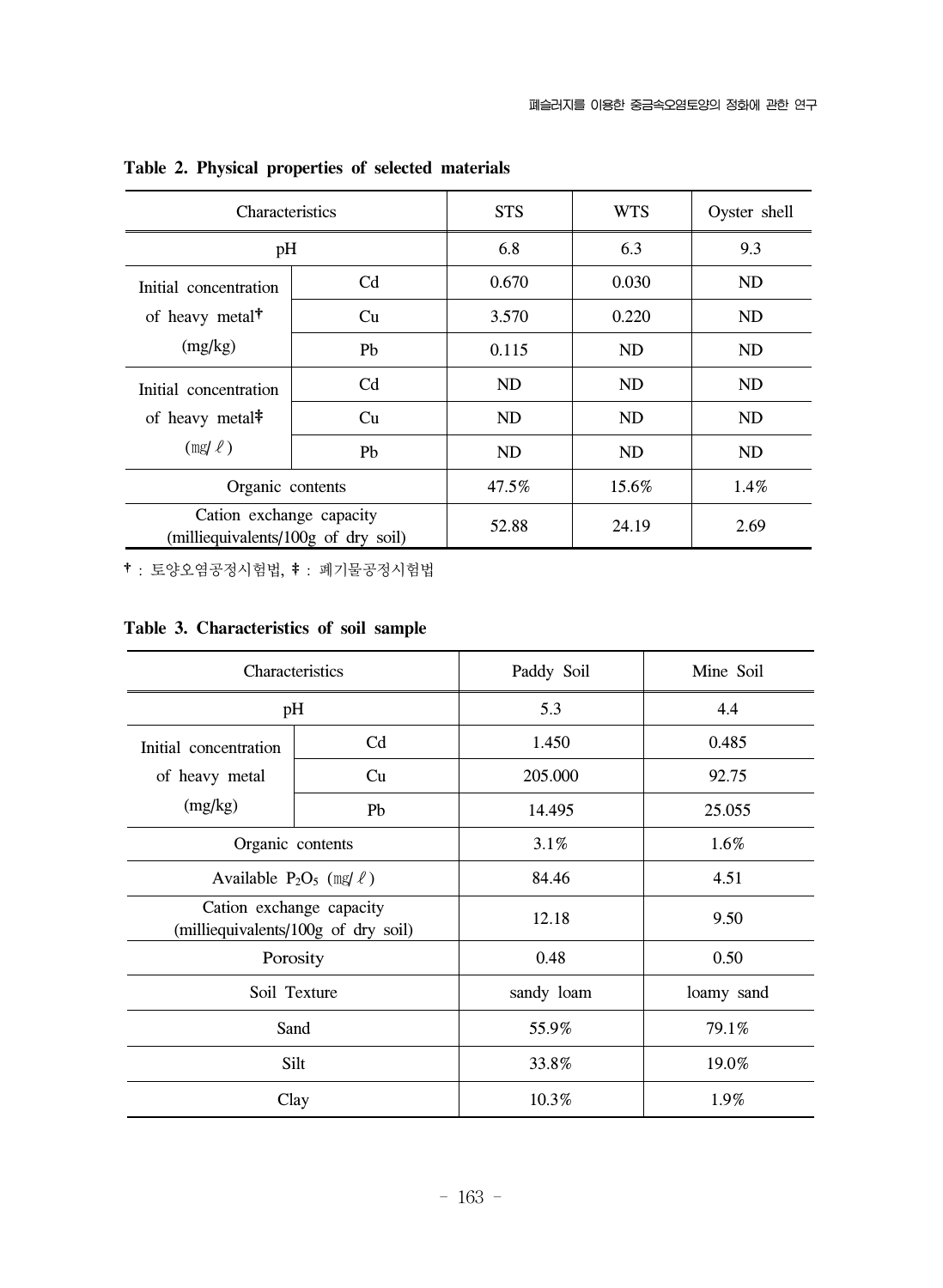

(a) Paddy Soil



(b) Mine Soil

## **Fig. 4. Size distribution of Paddy Soil and Mine Soil**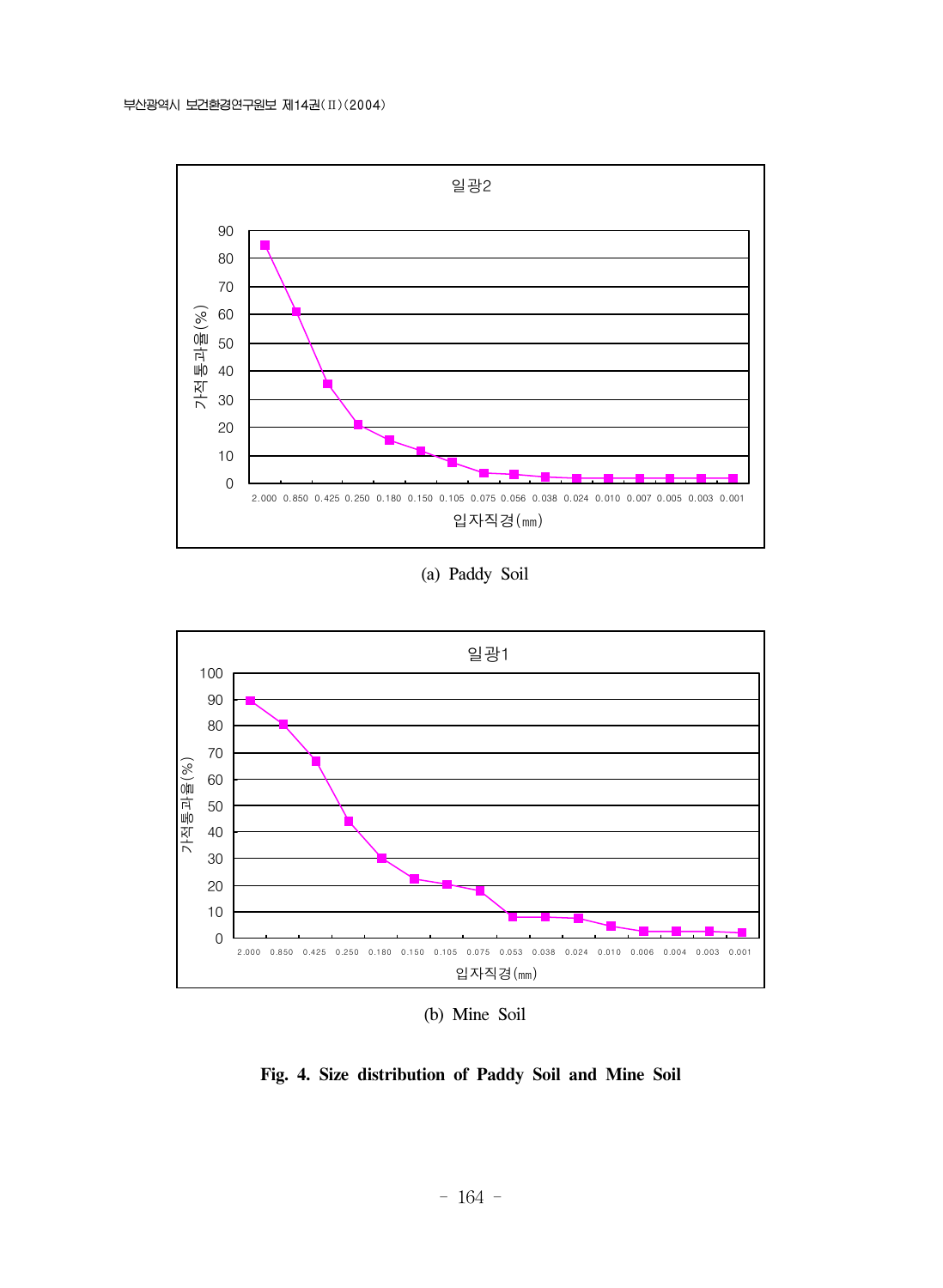

(a) Paddy Soil





**Fig. 5. Distribution of chemical forms of heavy metals in soil after treatment by sequential chemical extraction**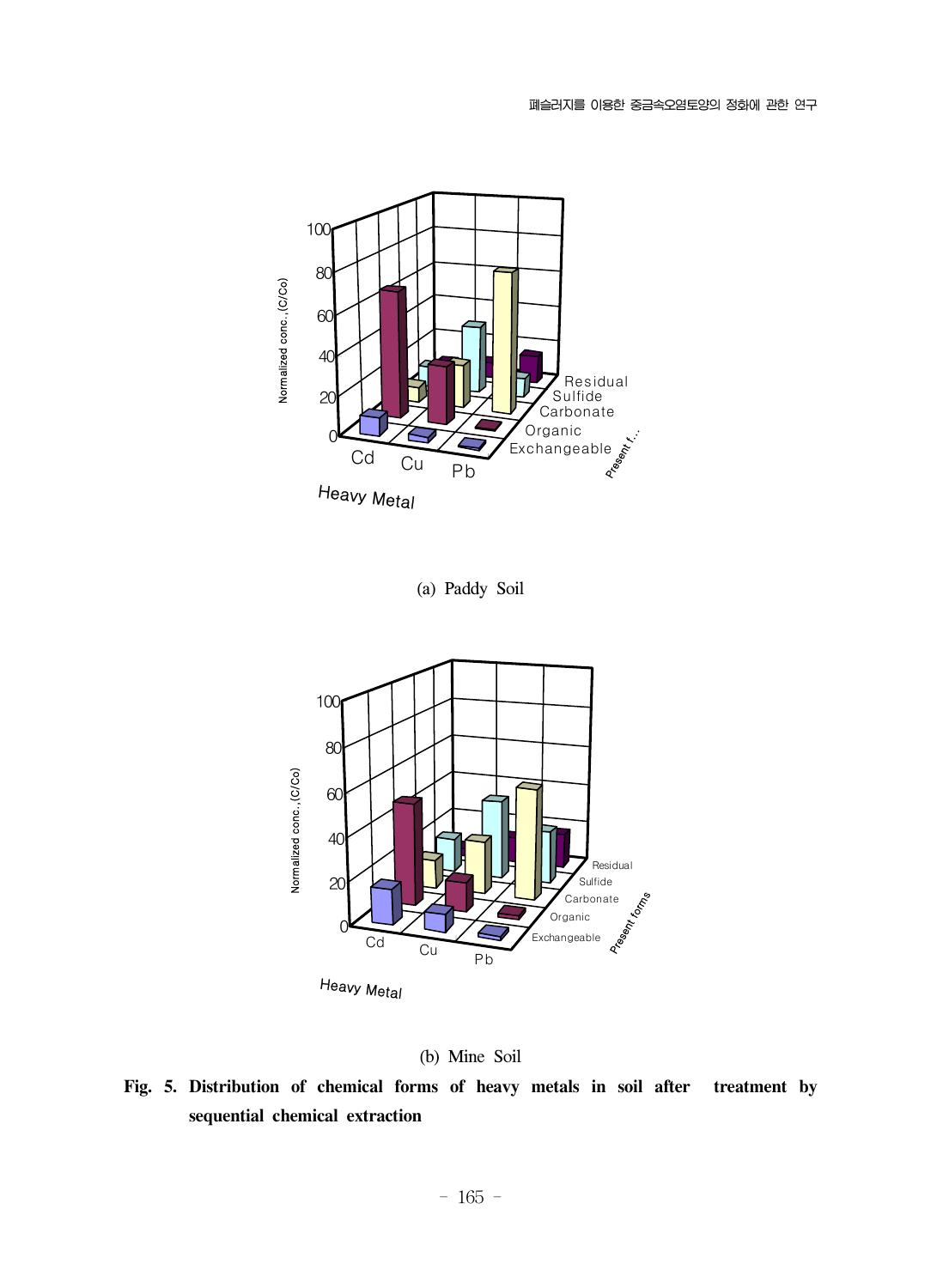Fig. 5에 나타난 결과를 보면 광산 토양이 논토양보다 치환태의 비율은 높게 나타났 으며 유기결합 비율은 낮게 나타났으며 잔 류성은 비슷한 분포를 나타내었다.

 연속추출법에 의하면 Pb의 경우 대부분 이 잔재물의 형태로 존재하며 실제 용출 가능한 존재형태로 예상되는 치환태의 경 우는 광산토양, 논토양에서 각각 1.8 %, 0.9 % 정도의 극소량만이 존재하는 것으로 나타났다. 이러한 이유로 0.1N HNO<sub>3</sub>, 초산 완충용액, citric 산과 SDS 등의 일반적인 탈착용매 뿐만 아니라 pH 5.0으로 조제한 인공강우에 의한 Pb의 제거율이 매우 낮을 것으로 예상된다.

 Cu의 경우에는 잔류성이 Pb의 경우보다 낮은 형태로 분포되어 있지만 치환태가 Pb의 경우보다 훨씬 높게 나타났다. 특히 Cd은 치환태가 광산토양, 논토양에서 각각 16.5 %, 10.2 %로 다른 금속종에 비해 매 우 높은 형태로 존재하고 있는 것으로 나 타나 탈착용매에 의한 용출이 높을 것으로 예상된다.

### 3. 중금속의 흡착

#### 3.1. 흡착평형실험

 하수 및 정수슬러지, 굴껍질, 대조 토양 에 대한 중금속의 흡착 특성을 파악하기 위하여 폐광산지역에 일반적으로 고농도로 분포하는 중금속(Cd, Cu, Pb)을 선정하여 흡착실험을 수행하였다. 흡착실험에 적용할 흡착제와 용액과의 교반시간을 결정하기 위하여 하수 및 정수슬러지, 굴껍질, 대조

토양을 사용하여 흡착평형실험을 실시하였 다. 흡착평형실험은 항온교반기를 이용하여 25±1.0℃의 일정온도에서 수행하였으며 동 일한 조건으로 흡착제와 용액을 교반시킨 후 일정한 시간간격을 두고 용액내에 남아 있는 중금속의 농도를 측정하였다. 각 시 료 5g과 Cd, Cu, Pb의 표준용액(농도 : 50 ㎎/ℓ)을 1:10으로 하여 진탕기(rpm 200)로 교반하면서 하수 및 정수슬러지, 토양은 0.5, 1, 2, 4, 8, 16, 24 hr 간격으로, 굴껍질 은 10 min, 20 min, 40 min, 1 hr, 2 hr, 4 hr 간격으로 분취한 현탁액을 여과지를 사 용하여 여과시킨 후 중금속의 잔류농도를 AAS로 측정하였다.

 시간에 따른 흡착농도 변화는 Fig. 6 ~ 8에 나타내었다. 실험 결과에 나타난 바와 같이 굴껍질의 경우 1시간 이내의 빠른 시 간에 흡착평형에 도달하였으며, 하수 및 정수슬러지, 대조 토양의 경우에도 3시간 이후에는 거의 평형상태에 이르렀다. 각각 의 흡착제에 대한 중금속이온의 최종적인 평형흡착량은 카드뮴이 납보다 크게 나타 났는데 이는 중금속의 이동도(mobility)와 관련이 있는 것으로 납의 이동도가 카드뮴 이나 구리에 비해 그만큼 작다는 것을 의 미한다. 토양이 중금속에 의해 오염이 되 면 이동도에 관계없이 문제점을 유발하게 되는데 이동도가 높은 경우에는 지하수가 중금속에 의해 오염될 우려가 있으며, 이 동도가 낮은 경우에는 중금속이 상부토양 에 축적되어 생태계에 잠재적인 오염원으 로 작용할 수 있다.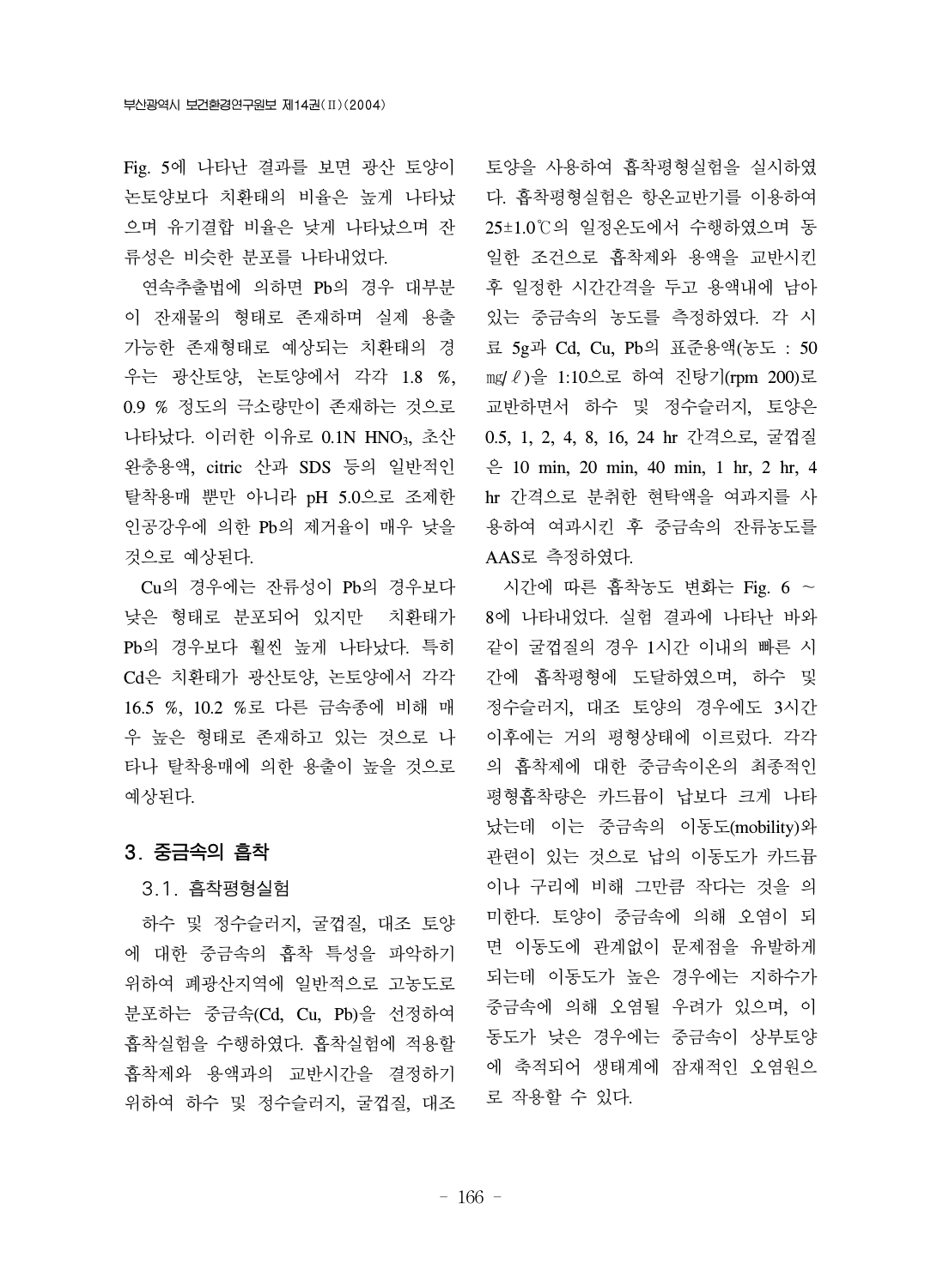

(b) Oyster Shell

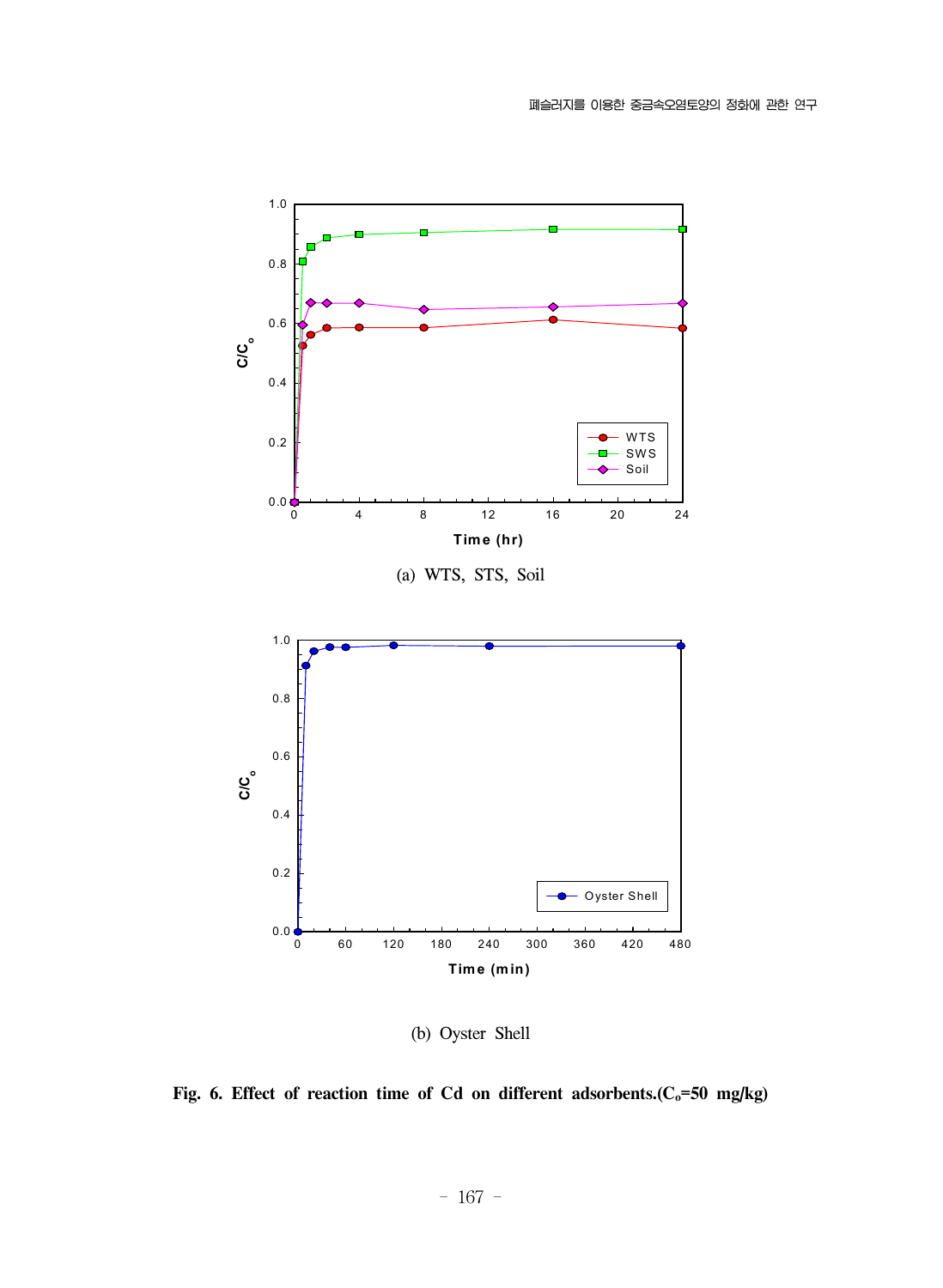

Fig. 7. Effect of reaction time of Cu on different adsorbents.(C<sub>o</sub>=50 mg/kg)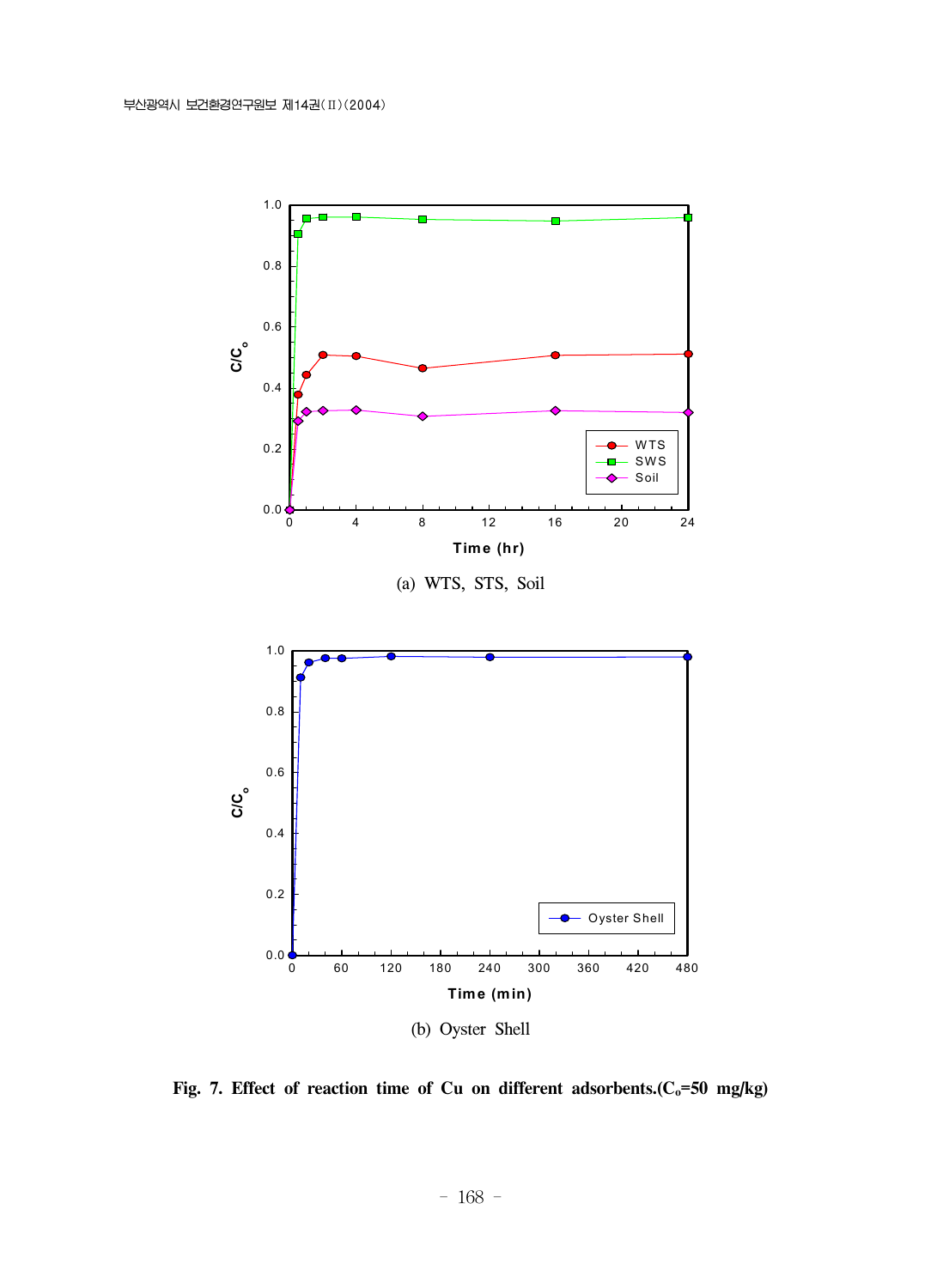

Fig. 8. Effect of reaction time of Pb on different adsorbents.(C<sub>o</sub>=50 mg/kg)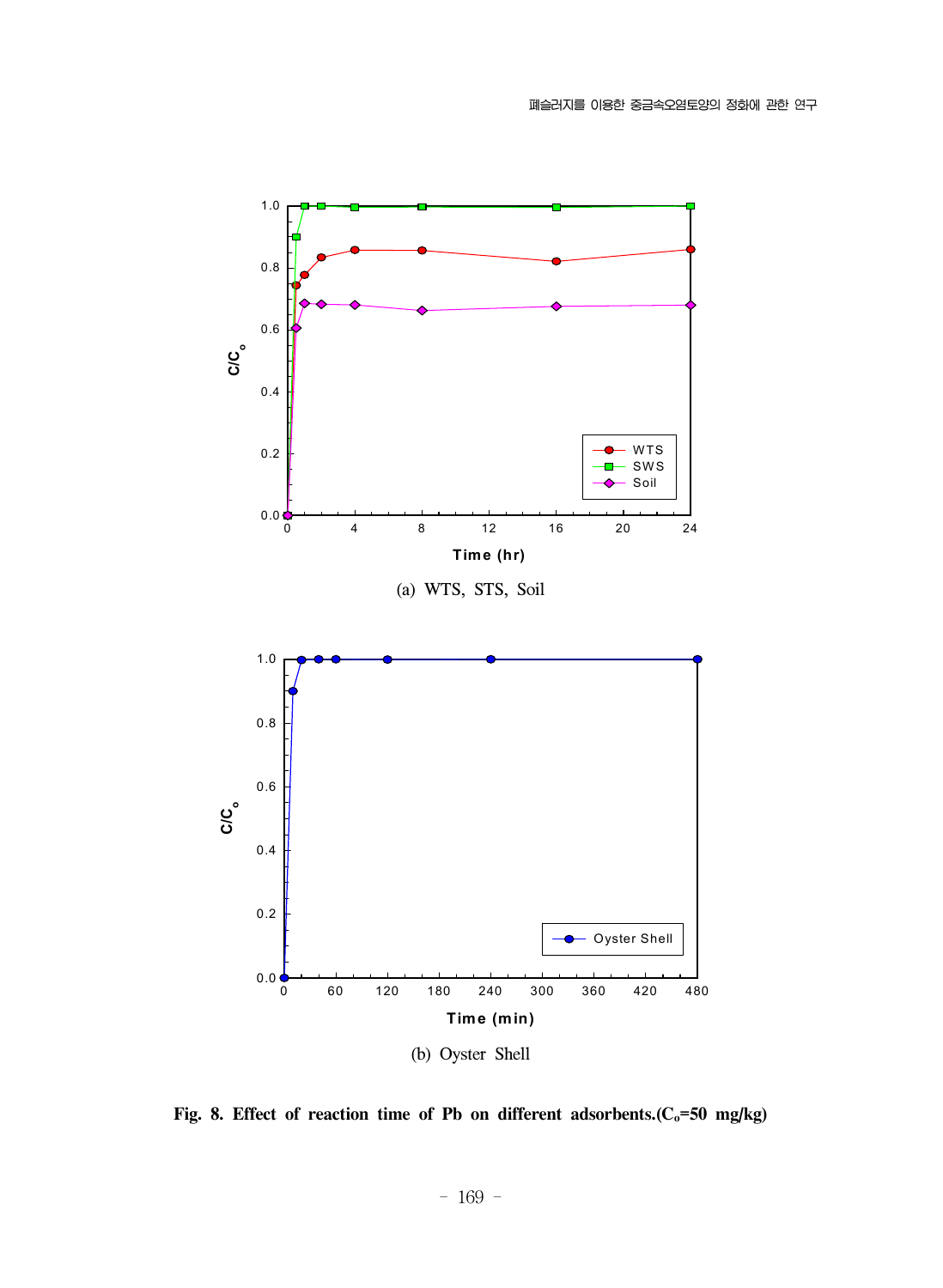또한, 흡착과 탈착 반응은 가역반응이기 때문에 이러한 결과는 탈착 반응에서 일반 적으로 반대의 순서로 일어남을 시사하고 있다. Tien(1987)은 stirred-flow 반응기를 이용하여 슬러지에 대한 중금속의 흡착․ 탈착 반응 실험의 결과에서 흡착속도계수 는 Hg>Pb>Cd>Cu>Zn>Co>Ni의 순으로 일 어나며, 탈착은 Cd>Cu>Hg>Ni> Zn>Pb>Co 의 순으로 일어났음을 보여주고 있다. 그 리고 Tien(1987)은 일반적으로 이러한 중금 속 이온의 고형물에 대한 흡착은 공유결합 반경에 의해 영향을 받는다고 하였으며, Crist et al.,(1981)은 중금속과 토양유기물 의 작용기 사이의 결합 관계에 따라 달라 진다고 하였다.

#### 3.2. 등온흡착실험

 하수 및 정수슬러지, 굴껍질, 대조 토양 시료 5 g과 Cd, Cu, Pb의 표준용액(농도 : 5, 10, 20, 50, 100 mg/ ℓ)을 1:10으로 하여 진탕기(rpm 200)로 평형흡착시간인 4시간 동안 흡착 실험을 수행하였다. 흡착평형실 험에서와 같은 방법으로 각 시험관의 용액 을 분취하여 현탁액을 여과시킨 후 중금속 의 잔류농도를 AAS로 측정하였다.

 Fig. 9는 하수슬러지, 정수슬러지, 굴껍 질, 대조 토양의 흡착평형관계를 Freundlich 모델로 그림과 같은 선형형태로 나타내었 으며 각각의 parameter값인 KF와 1/n을 Table 4에 정리하였다. Freundlich식에서 KF 값은 흡착능과 관련된 함수이고 1/n은 입 자와 오염물질간의 흡착강도의 함수를 의

미하며, 1/n이 작아질수록 흡착에 의한 결 합은 더 크다. 대부분의 흡착제에 있어서 Pb의 경우 작은 1/n값을 지니는데, 이는 다 른 중금속에 비해 Pb의 흡착강도가 더 큰 것을 의미하므로 흡착제로부터 Pb 이온의 탈착이 적게 발생하는 것으로 예상된다. 일반적으로 1/n의 값이  $0.1 \langle \frac{1}{n} \langle 0.5 \rangle$ 이에 존재할 때, 피 흡착제는 흡착이 용이 한 것으로 알려져 있고 흡착상수  $K_F$  의 값이 크면 클수록 흡착제의 흡착능이 증가 하는 것으로 알려져 있다(류, 1982). *KF*값 을 살펴보면 굴껍질이 상대적으로 높은 흡 착능을 지니고 있으며 하수슬러지 또한 우 수한 흡착능을 지니고 있는 것으로 판단된 다. 본 연구결과에서 각 시료에 대한 흡착 능은 Cd > Cu > Pb의 순으로 나타났다.

#### 3.3. 흡착에 대한 pH의 영향

 중금속의 토양흡착에 대한 pH의 영향을 알아보고자 하수 및 정수슬러지, 굴껍질, 대조 토양 각각 시료 5 g과 초기 pH 1, 5, 9, 11인 Cd, Cu, Pb의 표준용액(농도 : 50 ㎎/ℓ)을 1:10으로 하여 진탕기(rpm 200)로 24hr 동안 흡착 실험 을 수행하였으며, 최 종 pH에 따른 흡착 제거율을 Fig. 10에 나 타내었다. 3가지 중금속 모두 pH 4 이상에 서 중금속의 흡착율이 80% 이상으로 높게 나타났으며, pH 9에서 대부분의 중금속이 흡착되었다. pH가 낮을수록 Cd의 흡착율은 낮게 나타났으며, Cu는 토양에서 흡착율이 낮게 나타났다.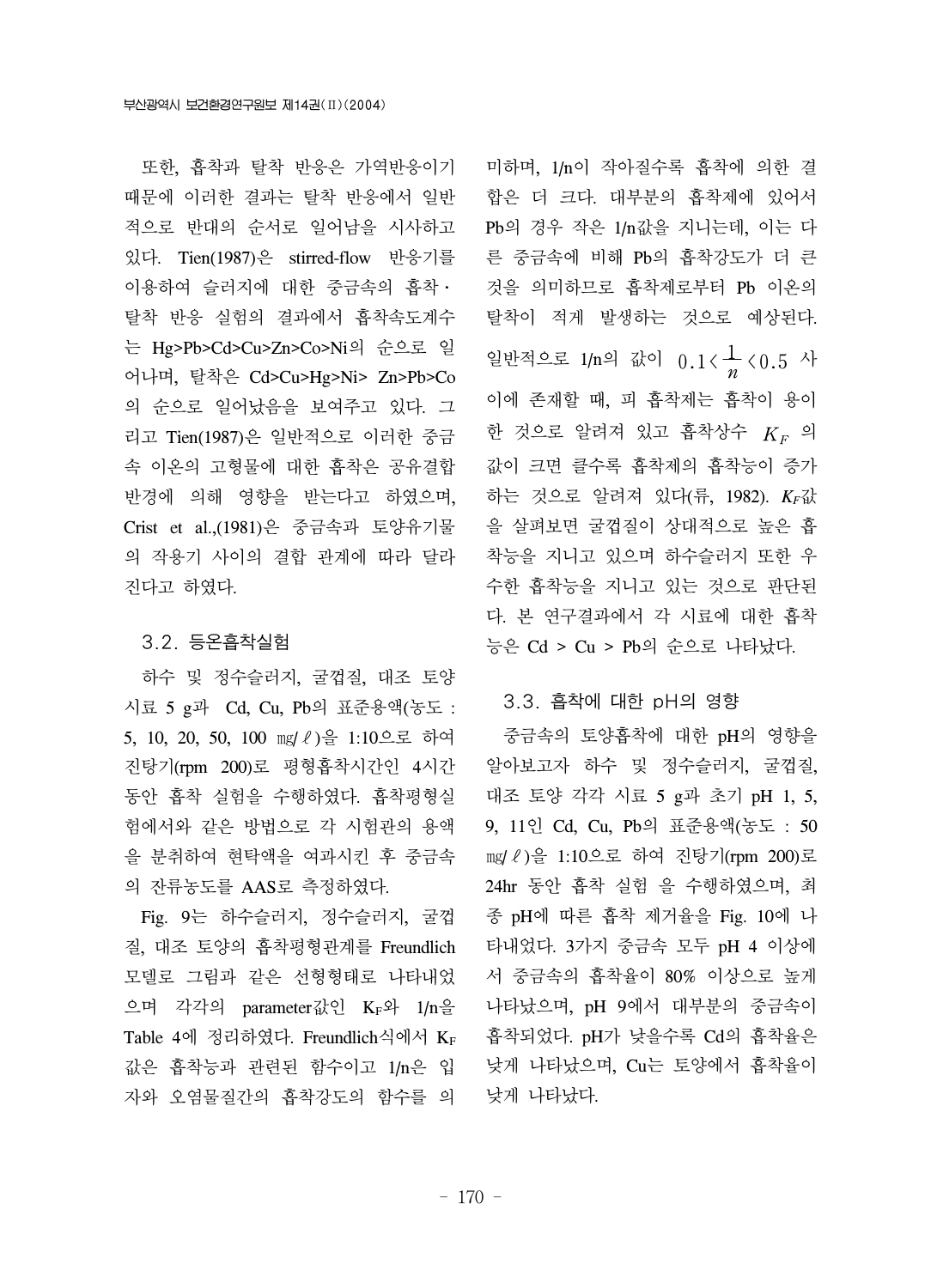

(a) Cd



Freundlich adsorption isotherm (Cu)

(b) Cu

**Fig. 9. Freundlich isotherms for heavy metals on different adsorbents**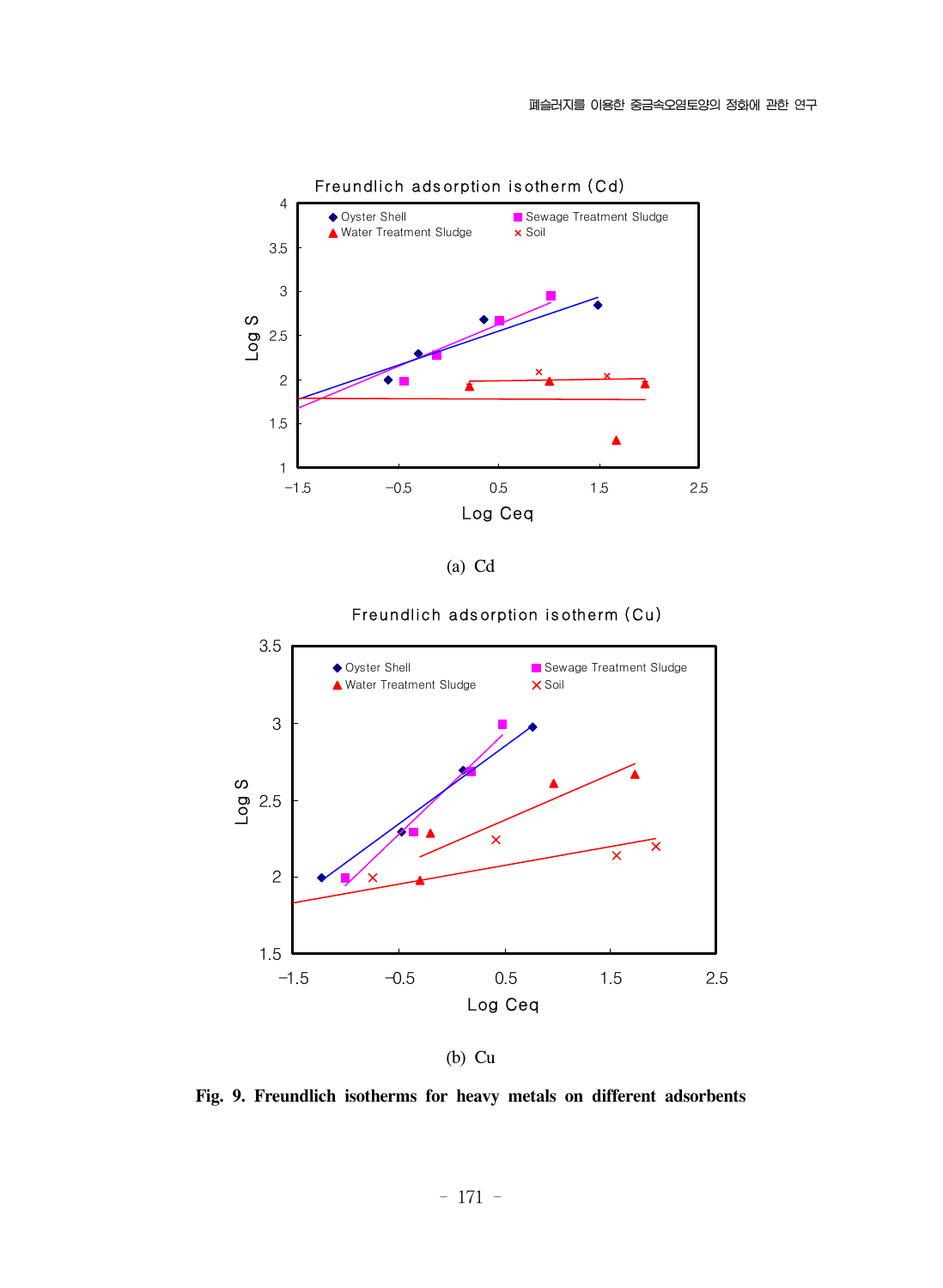

(c) Pb

**Fig. 9. Freundlich isotherms for heavy metals on different adsorbents**

|                        | Contaminant    | $K_F$ | 1/n   |
|------------------------|----------------|-------|-------|
|                        | C <sub>d</sub> | 227.5 | 0.387 |
| Oyster Shell           | Cu             | 391.4 | 0.507 |
|                        | Pb             | 558.7 | 0.850 |
|                        | C <sub>d</sub> | 242.7 | 0.473 |
| Sewage Treatment       | Cu             | 400.0 | 0.658 |
| Sludge                 | Pb             | 659.2 | 0.991 |
|                        | C <sub>d</sub> | 60.1  | 0.161 |
| Water Treatment Sludge | Cu             | 166.6 | 0.298 |
|                        | Pb             | 288.2 | 0.255 |
|                        | Cd             | 95.5  | 0.061 |
| Soil                   | Cu             | 103.9 | 0.122 |
|                        | Pb             | 200.7 | 0.173 |

**Table 4. Results of Freundlich adsorption isotherm for heavy metals**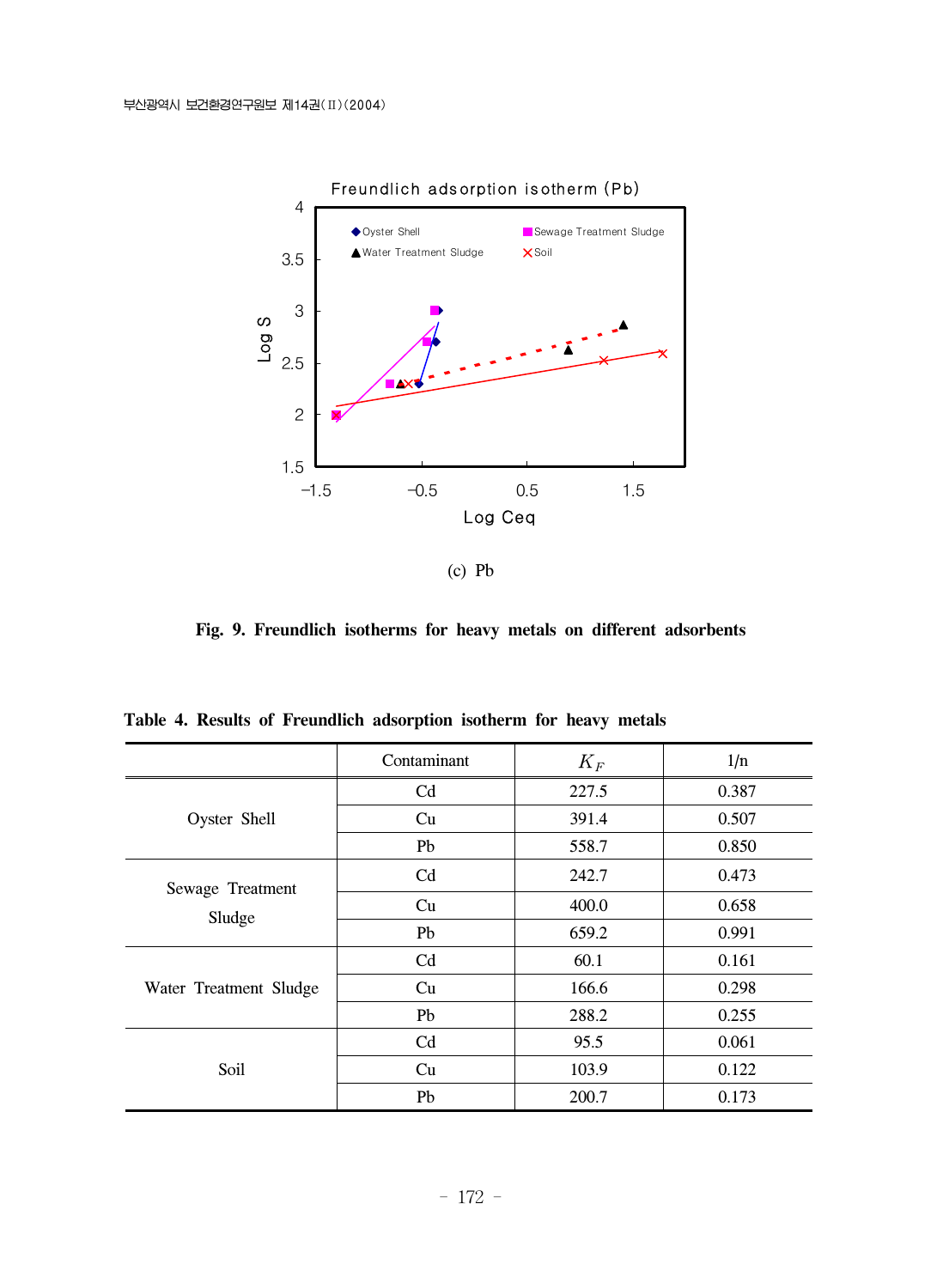

(a) Sewage Treatment Sludge



(b) Water Treatment Sludge

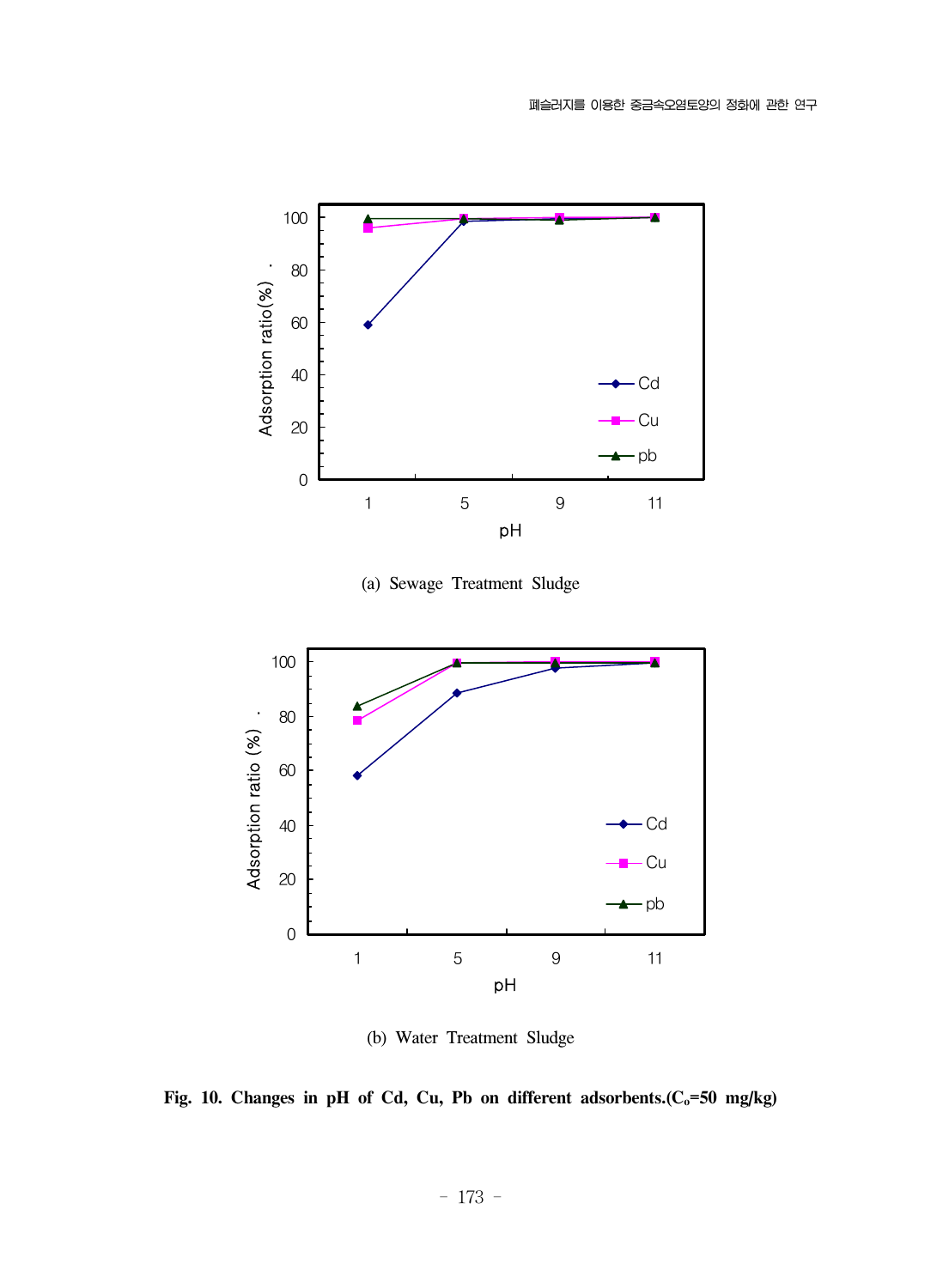

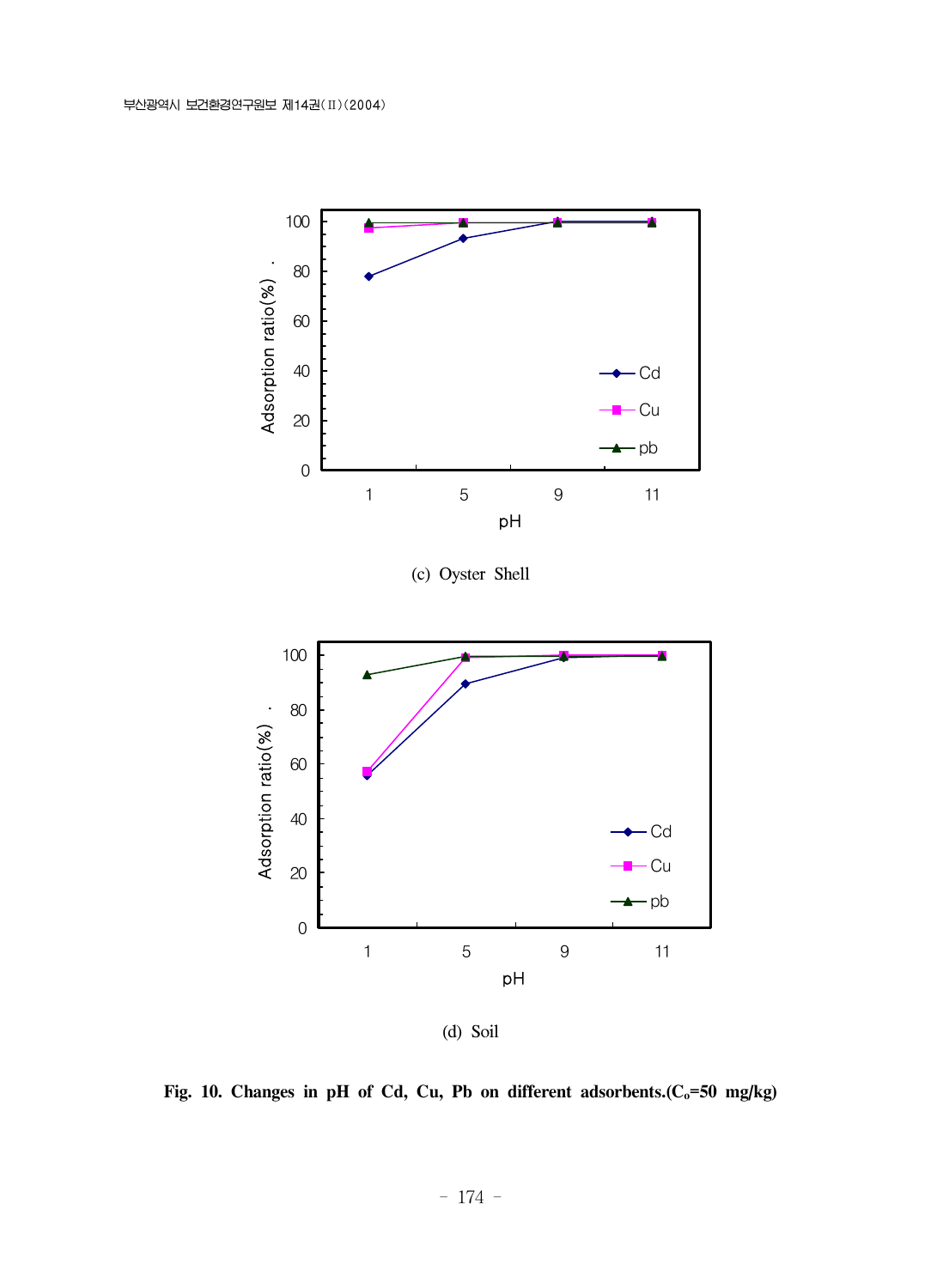토양표면의 중금속 흡착의 정도에 영향 을 주는 요인에는 오염물질의 특성, 토양 표면의 특성, 오염물질이 포함된 용액의 특성 등이 있다. 특히, 낮은 pH 영역 즉, pHzpc 이하의 영역에서는 일반적으로 음 전하를 띠고 있는 토양 입자가 주입된 H<sup>+</sup> 에 의해 전하 역전이 일어나며 또한, 이러 한 pH 영역에서는 양이온 상태로 수용액 중에 존재한다. 따라서 동일한 전하 상태 인 입자와 이온간에 반발력이 작용하여 중 금속의 흡착 정도는 줄어든다. 그러나 pH 가 증가함에 따라, 특히 토양 입자의 pHzpc 이상의 영역에서는 OH- 이온의 형 성에 의하여 더욱 높은 음(-)전하 밀도를 띠게 된다(Bedient et al., 1994).

 아울러 중금속은 가수분해 반응을 거쳐 수산화물 침전에 따른 용해도 한계를 나타 내는 pH 까지는 높은 흡착을 하게 된다. 즉, 높은 pH 영역에서는 중금속 이온과 H<sup>+</sup> 간의 경쟁 감소 및 OH-에 의한 중금속의 수산화물로의 전환 때문에 높은 중금속 흡 착율을 나타낸다. 그러나 높은 pH 영역에 서는 흡착과 침전을 구별하기는 어렵다 (Van Banschoten et al., 1997). 다만, 높은 pH 영역에서 Pb의 흡착율을 감안할때 알 칼리에 의한 수산화물로의 침전이 흡착의 주요 메카니즘인 것으로 판단된다. 흡착용 액 내에 존재하는 금속이온들은 크게 두 가지 분류로 나눌 수 있다. 이는, 주변 매 질과 반응하여 간극수의 흐름에 비해 지연 되는 반응성 이온과, 매질과 전혀 반응을 하지 않고 이동하는 보존성 이온이 그것이

다. 이 중에서 반응성 이온이 수용성 상태 에서 고체상으로 이동하는 과정에는 크게 세 가지가 있다. 첫째, 흡착으로 주로 이온 교환반응이나 van der Waals 힘에 의해 물 리적인 흡착과 극성이 반대인 토양의 입자 표면과 이온간의 결합인 화학적인 흡착이 있으나 두 가지를 구분하는 것은 매우 어 렵다. 둘째, 리간드와 결합하여 착화물을 형성하는 경우가 있으며 셋째, 토양의 표 면에 침전되어 새로운 고체상을 형성시키 는 경우가 있다.

 이러한 세가지 중 한 가지 반응만 독립 적으로 일어나는 것이 아니라, 주변 환경 의 변화에 따라 주도적인 반응 하에 동시 에 복합적으로 일어나는 경우가 대부분이  $\Gamma$  (Yong et al., 1992).

### 4. 중금속의 유출

#### 4.1. 토양 종류에 따른 영향

 일광광산 주변 논토양은 1997년 토양오 염실태조사(구, 토양측정망) 실시 이래 Cu 가 토양오염대책기준(120 mg/kg)을 초과하 고 있으며, 광산토양은 2000년 완료한 광 해방지사업현장 주변토양으로 2003년 토양 오염실태조사 결과 역시 토양오염우려기준 (50 mg/kg)을 초과하였다. 따라서 이들 토 양의 경우 우천 시 강우에 의해 토양내 Cu 가 용출될 가능성이 있어 이들 토양과 하 수 및 정수슬러지, 굴껍질 혼합토양에 대 한 Cu의 유출 특성을 파악하기 위한 컬럼 을 이용하여 유출실험을 수행하였다.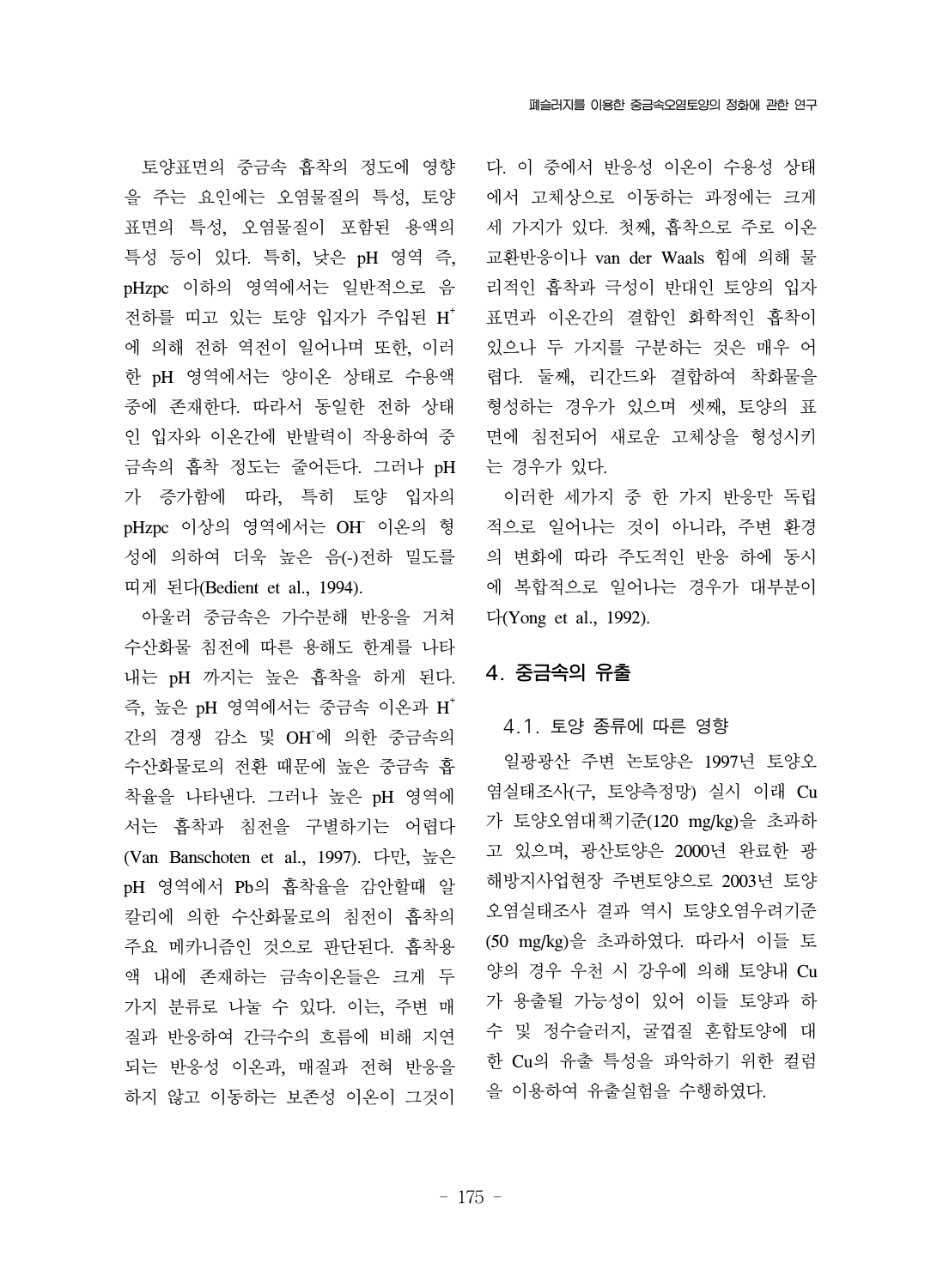Fig. 11과 12는 일광광산 주변 논토양 (Paddy Soil)과 광산토양(Mine Soil) 그리고 하수슬러지, 정수슬러지 및 굴껍질을 각각 10% 혼합한 토양에서 유출된 Cu의 농도 분포를 나타내었다. Fig. 9에서 보는 바와 같이 논토양(Paddy Soil)에 대해서는 굴껍 질 혼합토양에서 유출 농도가 다소 낮았으 며 하수 슬러지와 정수슬러지 혼합토양에 서의 유출 농도는 유사하게 나타났다. 반 면 Fig. 12의 광산토양(Mine Soil)에서는 굴껍질과 하수슬러지 및 정수슬러지 혼합 토양의 유출농도 분포가 뚜렷한 차이를 나 타내었다.

 이러한 결과는 토양의 특성과 토양내 중 금속의 존재형태에 기인한 것으로 사료된 다. 논토양은 광산토양에 비하여 점토비율 이 높은데 점토는 표면적이 매우 넓고 표 면이 음전하를 띠기 때문에 양이온을 잘 흡착하는 것으로 알려져 있다. 점토광물과 결합한 중금속 가용성 또는 비가용성 착화 물을 형성하는데 이러한 화합물의 용해도 적 상수(Ksp)는 매우 작기 때문에(Dean, 1985, Harris, 1991) 이동이 적고 토양용액 중의 농도는 매우 낮다.(Yang et al, 1989) 논토양의 경우 점토광물과 중금속과의 강 한 결합에 의해 중금속의 탈착량이 낮은 것으로 판단된다. 또한 토양내 중금속의 존재형태에서도 논토양은 광산토양에 비하 여 치환태 비율이 낮기 때문에 인공강우에 의한 중금속의 유출량이 적은 것으로 사료 된다.

한편 유효인산 함량차에 의해서도 알 수

있는데 논토양은 광산토양에 비하여 유효 인산 함량이 2배 정도 높기 때문에 중금속 의 탈착이 그만큼 어렵다. 이는 가용성 인 산은 토양용액내의 양이온과 매우 신속히 결합하여 용해도가 낮은 물질로 고정되기 때문이다.(서장선 등, 1995) 즉 인산은 양 이온과 결합하여 침전 및 흡착 등의 과정 을 통하여 난용성 인산염이 된다. 결합 초 기의 이들 형태는 비결정질이지만 시간의 경과에 따라 varicite, strengite, hydroxyapatite 및 fluorapatite 등의 결정질 화합물로 변화 한다.(Paul et al, 1989)

 안정한 형태로 토양내 존재하는 중금속 을 이동시키는 요인으로는 첫째, 토양과 접촉하고 있는 용액의 pH 변화로 pH가 낮 아지면 중금속과 결합하고 있는 carbonate 혹은 hydroxide가 용해되고, 중금속이온과 수소양이온 사이에 흡착경쟁 현상이 발생 하며 음전하를 띠고 있던 토양의 표면이 양전하를 띠기 때문에 토양과 중금속 이온 간의 정전기적 인력이 감소하게 된다. 둘 째, 토양과 접촉하고 있는 용액의 이온세 기의 변화로 알칼리 금속이나 알칼리 토금 속이 용액내 존재하게 되면 중금속과의 흡 착경쟁현상이 발생하며 이미 흡착되어 있 던 중금속을 치환하기도 한다. 셋째, 킬레 이트제(chelating agent)의 존재로 킬레이트 제는 중금속과 결합하여 매우 안정한 화합 물을 형성하며 킬레이트제의 농도가 일정 수준이상일 경우 안정한 금속-킬레이트제 화합물이 형성되어 토양에 흡착될 수 있는 중금속의 양은 줄어들게 된다. 이밖에도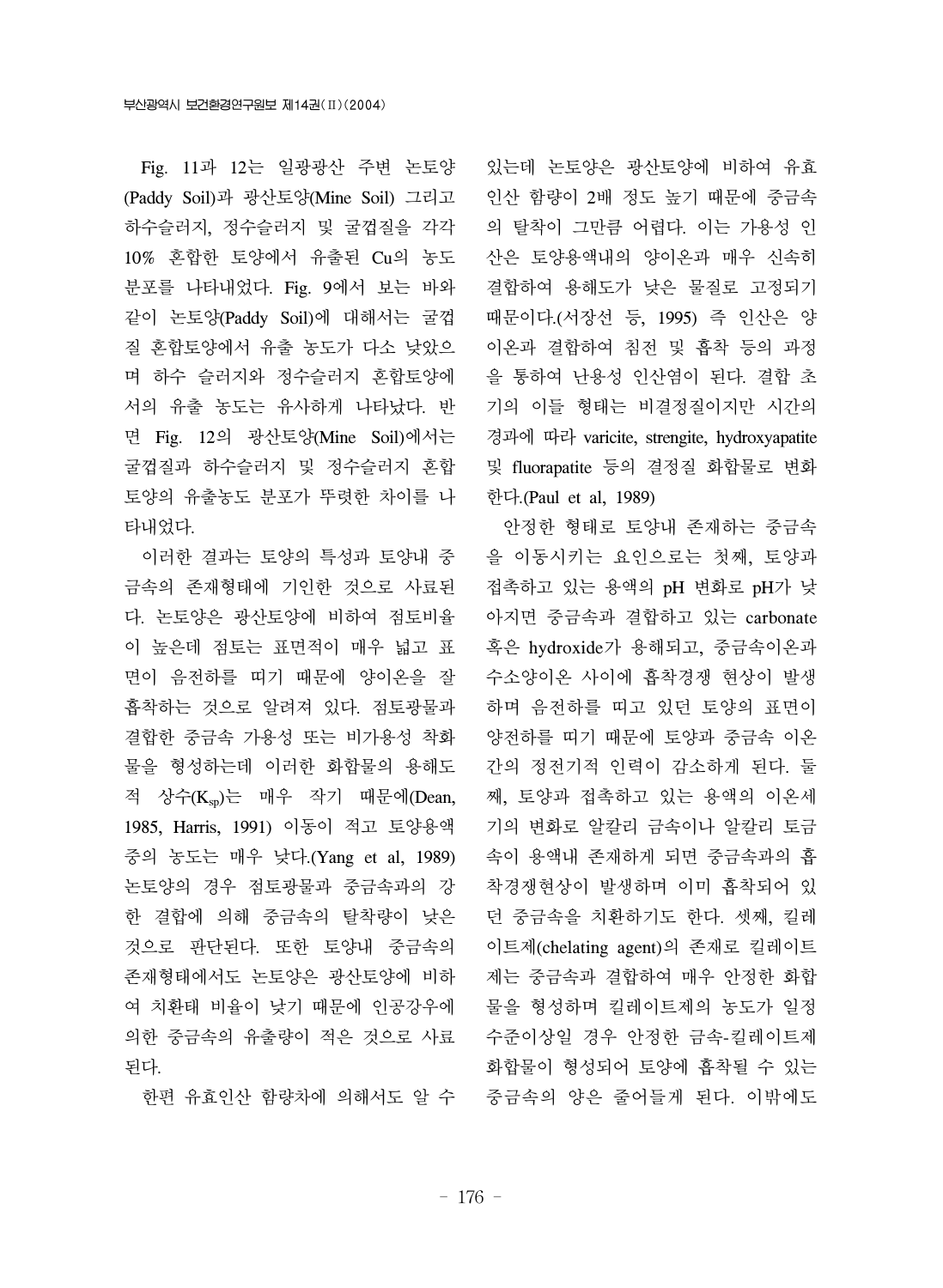

**Fig. 11. Concentration of Cu with different adsorbents in Paddy Soil**



**Fig. 12. Effluent concentration of Cu with different adsorbents in Mine Soil**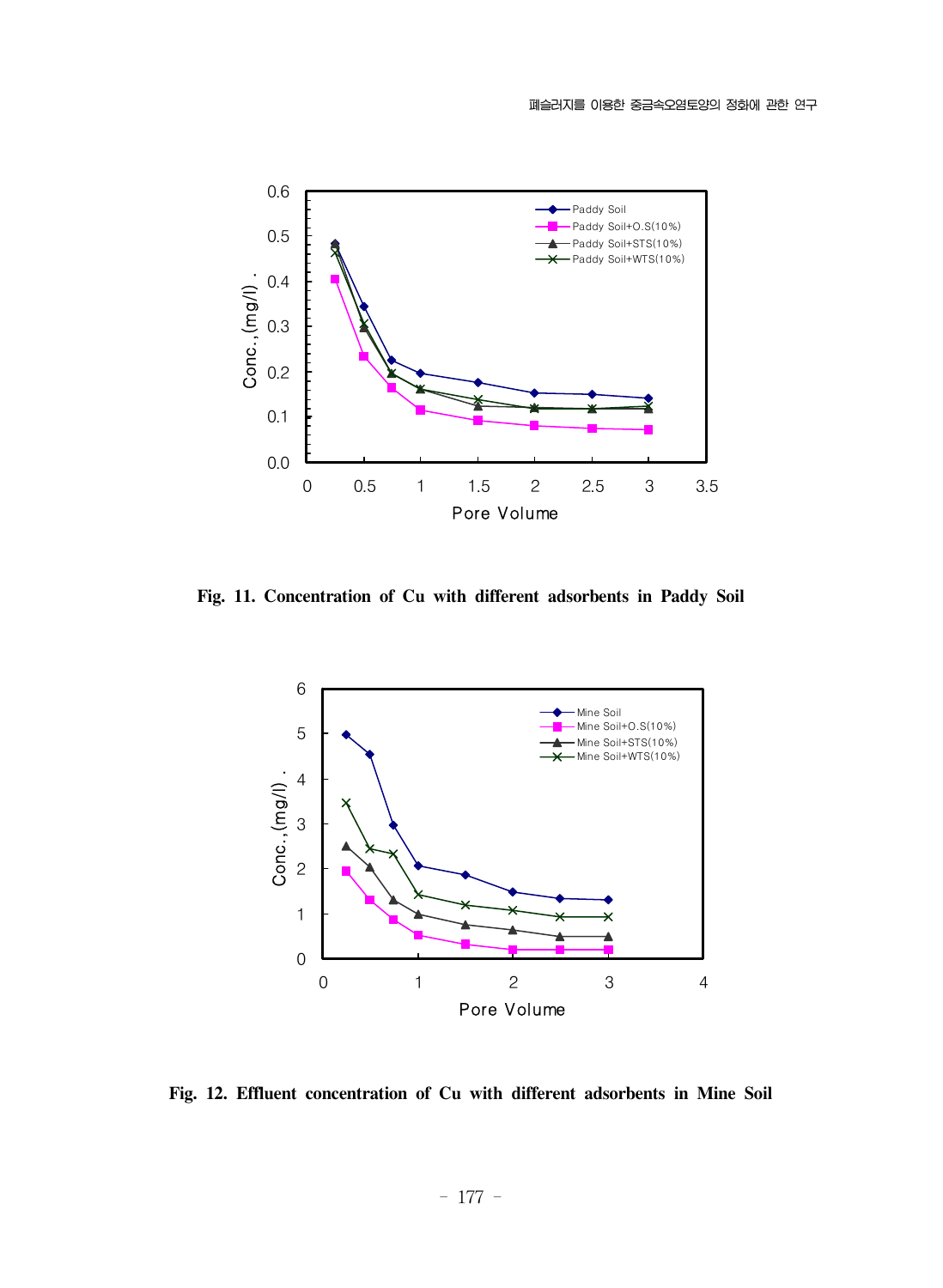용액의 산화한원전위, 미생물의 활동 등도 중금속의 이동에 영향을 미친다.

## 4.2. 흡착제 종류에 따른 영향

 Fig. 12는 광산토양에 대한 굴껍질과 하 수슬러지 및 정수슬러지 혼합토양의 유출 농도 분포를 나타낸 것이다. 그림에서 보 는 바와 같이 굴껍질 혼합토양에서의 유출 농도가 현저히 낮았으며, 다음으로 하수슬 러지 혼합토양, 정수슬러지 혼합토양 순으 로 낮은 유출농도를 나타내었다.

 굴껍질의 중금속 제거율이 높은 이유로 는 pH의 영향을 들 수 있는데 pH에 따라 제거효율이 달라지는 이유는 낮은 pH에서 중금속 제거율은 교환점(exchange site)에서 주입된 H+ 와 중금속의 경쟁에 의하여 제거 율이 감소되는 것으로 판단되며, 높은 pH 에서는 중금속 이온과 H<sup>+</sup>간의 경쟁 감소 및 중금속의 수산화물 형성으로 인한 침전 때문에 높은 중금속 제거효율을 나타내는 것으로 보인다. 그러나 높은 pH에서는 흡 착과 침전이 동시에 일어나기 때문에 중금 속의 흡착과 침전을 구별하기는 사실상 어 려운 것으로 사료된다.

 하수슬러지의 중금속 제거율이 높은 이 유는 하수슬러지에 의하여 토양에 흡착되 어 있던 구리가 떨어져 나와 용액 속으로 용해된 다음 하수슬러지에 포함된 유기물 질과 결합하여 제거가 되는 것으로 사료된 다. 유기물질은 미생물에 의해 쉽게 분해 되어 없어지는 비부식성물질과 분해가 서 서히 되는 부식물질로 구성되는데 부식물

질은 부식산(Humic acid), 훌브산(Fulvic acid), 휴민 등으로 구성되어 있다.(Kumada, 1987; Paul and Clark, 1996; Stevenson, 1994) 부식물질은 무정형의 암갈색이고 고 분자성 물질로 작용기가 많아 토양의 물리 적, 화학적, 생물학적 특성에 중요한 역할 을 한다. 부식화과정(humification)을 거쳐 자연적으로 생성된 부식산은 중금속 등을 표면에 흡착함으로써 토양 용액중의 중금 속 이온의 분포 및 이동성에 커다란 영향 을 미친다. 이러한 부식산과 훌브산과 같 은 유기리간드가 중금속과 안정한 착화물 을 형성하기 때문에(양재호 등, 1993) 중금 속의 제거율이 높은 것으로 사료된다.

 부식산의 구성요소 중에는 카르복실기나 페놀기의 해리가 중금속과의 결합에 중요 하다. 이들 관능기들의 해리에 따른 전하 발현에 미치는 외부적 영향인자는 여러 가 지이지만, 부식산 표면에서의 수소이온과 중금속이온의 치환력이나 중금속이온과 다 른 양이온과의 경쟁에 의해 부식산 표면에 대한 중금속이온의 흡착은 변화된다.(임수 길 등, 2002)

#### 4.3. 슬러지 혼합비율에 따른 영향

 일광광산 주변 논토양과 광산토양에 대 하여 슬러지 혼합 비율을 달리한 여러 가 지 슬러지 혼합 토양에 대한 중금속 유출 변화를 알아보기 위해 컬럼실험을 수행하 였다.

 Fig. 13은 토양에 정수슬러지를 각각 5%, 10%, 20%를 첨가하여 실시한 정수슬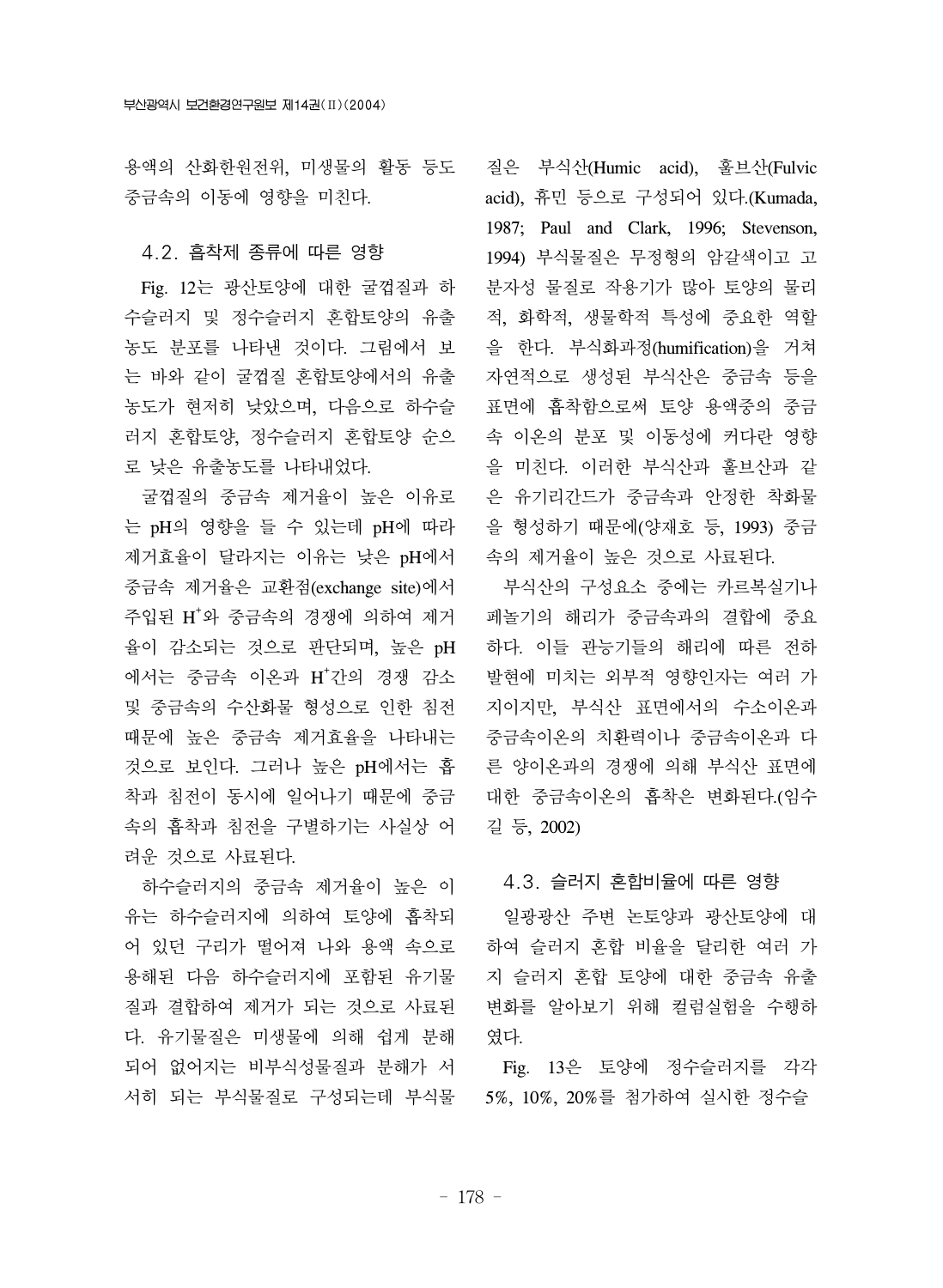

**Fig. 13. Effluent concentration of Cu with different ratio of amended WTS in Mine Soil**



**Fig. 14. Effluent concentration of Cu with different ratio of amended STS in Mine Soil**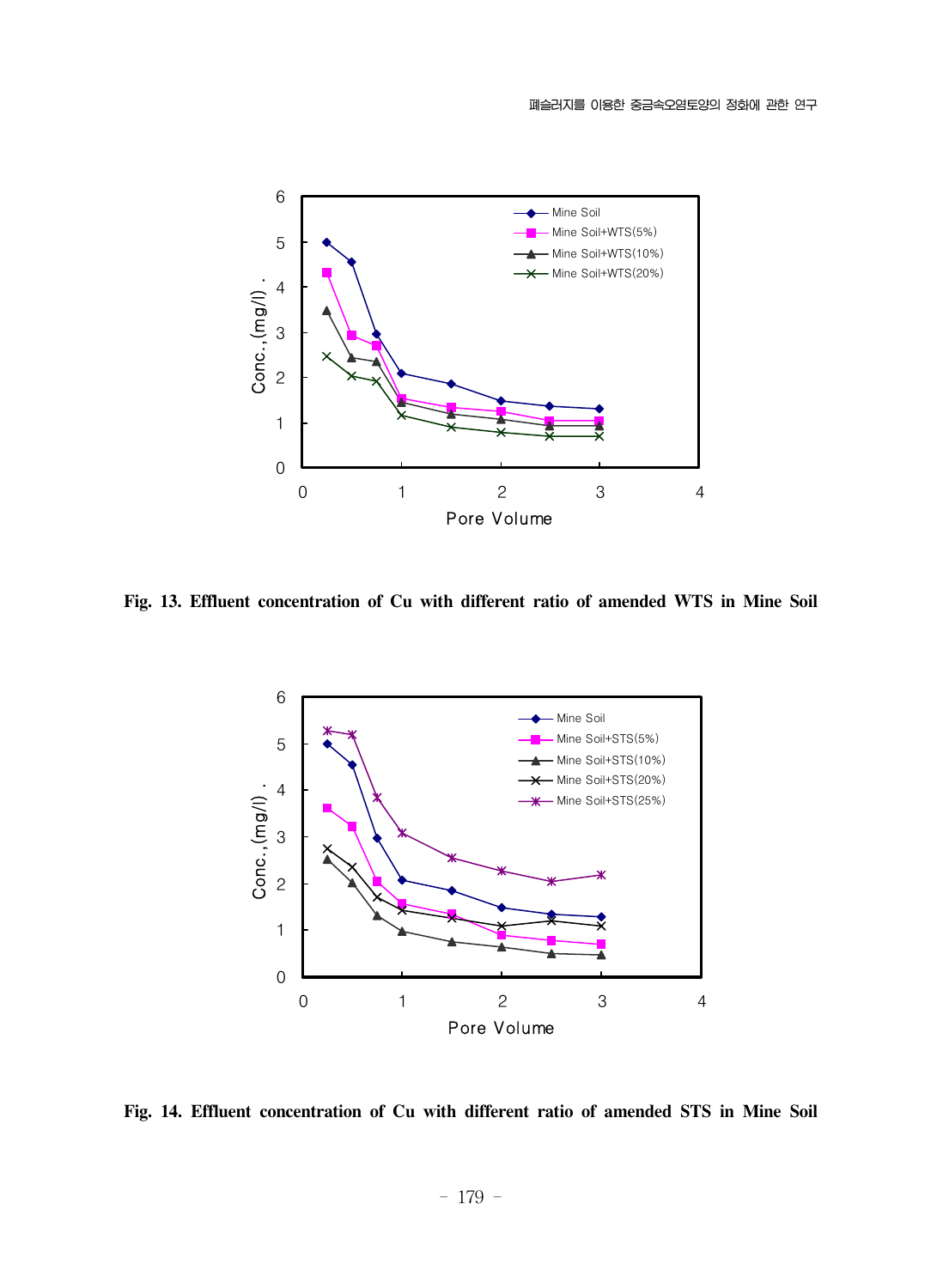러지 혼합토양의 유출농도 분포를 나타낸 것이다. 그림에서 보는 바와는 정수슬러지 혼합비율이 증가함에 따라 유기물함량 비 율이 정비례로 증가하였기 때문인 것으로 사료되며 앞서 설명한 바와 같이 유기물질 의 중금속 흡착력에 기인 한 것으로 판단 된다.

 Fig. 14는 토양에 하수슬러지를 각각 5%, 10%, 20%, 25%를 첨가하여 실시한 하수슬러지 혼합토양의 유출농도 분포를 나타낸 것이다. 그림에서 보는 바와 같이 하수슬러지 혼합비율이 5%에서 10%로 증 가함에 따라 유출농도는 낮게 나타났으나 20% 이상에서는 유출농도가 다시 높게 나 타났다. 이는 하수슬러지 혼합비율이 비교 적 낮은 경우에는 하수슬러지내 유기물질 에 의해 중금속의 흡착이 이루어지지만 하 수슬러지 혼합비율이 높아지면 하수슬러지 자체의 중금속이 용출되어 나오기 때문으 로 추정된다. 이와 같이 정수슬러지 혼합 비율이 증가함에 따라 낮은 유출농도를 나 타내었다.

 하수슬러지와 정수슬러지에 의한 토양내 중금속 제거는 정수슬러지보다 하수슬러지 의 중금속 제거 효과가 뛰어남을 알 수 있 다. 정수슬러지 혼합토양은 슬러지 혼합비 율이 증가함에 따라 제거율이 증가하였으 나, 하수슬러지 혼합토양의 경우 슬러지 혼합비율이 10%까지는 제거율이 증가하나 그 이상에서는 토양내 중금속 제거효과는 없는 것으로 나타났다. 따라서 광산토양과 같은 토양오염우려기준을 초과한 토양의

중금속 정화를 위한 하수슬러지 이용시 적 정량을 혼합할 경우에는 토양내 중금속 제 거는 물론 유해성문제는 거의 없을 것으로 판단된다.

 향후 하수슬러지와 정수슬러지를 중금속 오염토양의 고정화에 이용하는 경우 토양의 조성, 미생물의 특성, 토양 입단화도와 같은 물리적 특성 및 슬러지의 안정화도에 따라 생물학적 유효도에 변화가 발생할 수 있으 므로 흡착된 오염원의 위해성과 관련하여 보다 세분화된 연구가 필요하다고 사료된 다. 또한 슬러지의 안정성과 유기물질 등에 따른 흡․탈착의 상이함에 관한 이론적 보 완은 고정된 오염물질의 토양내 재분배를 방지하는데 필수적인 것으로 사료된다.

## 결 론

 본 연구에서는 이젠 버리기도 어려운 폐 기물인 하수슬러지와 정수슬러지의 중금속 오염토양에 대한 적용가능성을 위한 기초 실험으로 각각에 대하여 중금속의 흡착특 성실험을 실시하였으며, 구리로 오염된 토 양에 대하여 하수슬러지와 정수슬러지 및 굴껍질 등을 여러 가지 비율로 혼합하여 인공강우를 모사한 컬럼실험을 수행한 결 과 다음과 같은 결론을 얻었다.

 1. 본 연구대상 토양에 대한 연속추출법 에 의한 실험결과 토양내 중금속의 존재형 태를 살펴보면 논토양(Paddy Soil) 보다 광 산토양(Mine Soil)이 용출 가능한 치환태의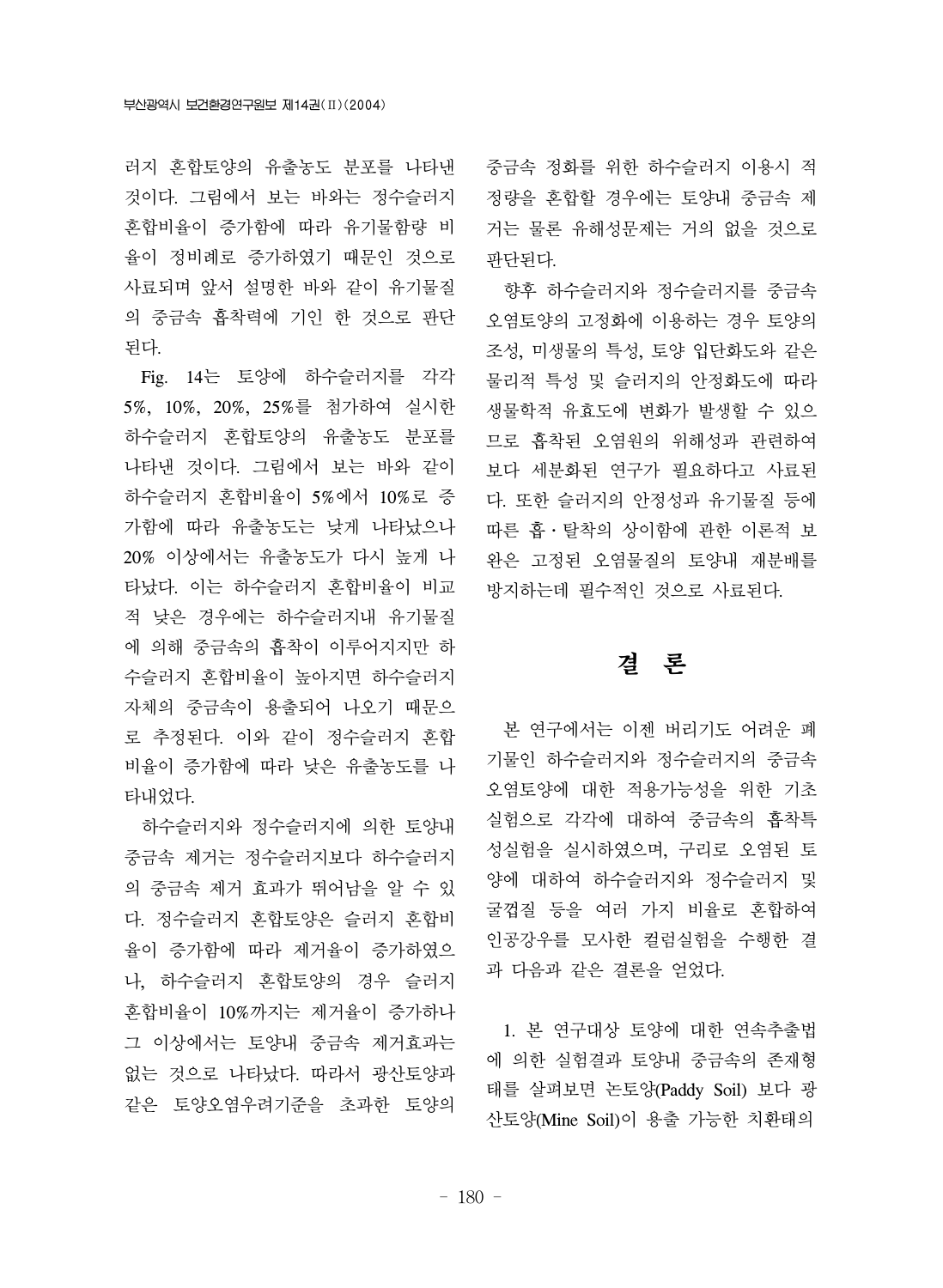비율은 높게 나타났으며 유기결합 비율은 낮게 나타났으나 잔류성은 비슷한 분포를 나타내었다. 이러한 결과는 중금속의 존재 형태에 따라 그 제거양상이 상이하게 나타 난 것으로 잘 설명된다.

 2. 하수슬러지와 정수슬러지, 굴껍질 및 토양에 대한 흡착평형실험 결과 흡착은 초 기에 매우 빠르게 일어나며, 흡착평형에 도달하는 시간은 굴껍질의 경우 40분, 하 수슬러지와 정수슬러지 및 토양은 4시간 이후에 흡착평형에 도달하였다.

 3. Freundlich식의 적용결과 대부분의 흡 착제에 있어서 납의 흡착강도가 더 크게 나타났는데 이는 카드뮴이나 구리에 비해 납이온의 탈착이 상대적으로 적게 발생할 것으로 판단되며, 중금속이온에 대한 전반 적인 제거효과는 굴껍질을 제외하고는 하 수슬러지가 상대적으로 우수한 흡착능을 지니고 있으며, Pb > Cu > Cd 순으로 흡 착능이 우수하였다.

 4. 중금속의 토양흡착에 대한 pH의 영향 을 알아본 결과 Cd, Cu, Pb 모두 pH 4 이 상에서 중금속의 흡착율이 80%이상으로 높게 나타났으며, pH 9에서 대부분의 중금 속이 흡착되었다. pH가 낮을수록 Cd의 흡 착율은 낮게 나타났으며, Cu는 토양에서 흡착율이 낮게 나타났다.

 5. 논토양과 광산토양 그리고 하수 및 정수슬러지, 굴껍질을 각각 10% 혼합한 토 양에 대한 인공강우를 이용한 컬럼실험 결 과 유출된 Cu의 농도 분포는 논토양에 대 해서는 굴껍질 혼합토양에서 유출 농도가

다소 낮았으며 하수 슬러지와 정수슬러지 혼합토양에서의 유출 농도는 유사하게 나 타났다. 반면 광산토양에서는 굴껍질과 하 수슬러지 및 정수슬러지 혼합토양의 유출 농도 분포가 뚜렷한 차이를 나타내었다. 따라서 논토양보다 광산토양에서 흡착제에 의한 중금속의 제거효과가 뛰어남을 알 수 있었다.

 6. 광산토양에 대한 굴껍질과 하수슬러 지 및 정수슬러지 혼합토양의 유출실험 결 과 굴껍질 혼합토양에서의 유출 농도가 현 저히 낮았으며, 다음으로 하수슬러지 혼합 토양, 정수슬러지 혼합토양 순으로 낮은 유출농도를 나타내었다.

 7. 광산토양에 대한 하수슬러지와 정수 슬러지 혼합토양의 유출실험 결과 정수슬 러지보다 하수슬러지의 중금속 제거 효과 가 뛰어남을 알 수 있었다. 그러나 정수슬 러지 혼합토양은 슬러지 혼합비율이 증가 함에 따라 제거율이 증가하였으나, 하수슬 러지 혼합토양의 경우 슬러지 혼합비율이 10%까지는 제거율이 증가하나 그 이상에 서는 토양내 중금속 제거효과는 없는 것으 로 나타났다. 그러므로 가장 적절한 하수 슬러지 혼합량은 대상 토양의 10%임을 알 수 있었다. 따라서 광산토양과 같은 토양 오염우려기준을 초과한 토양의 중금속 정 화를 위한 하수슬러지 이용 시 적정량을 혼합할 경우에는 토양내 중금속 제거는 물 론 유해성문제는 거의 없을 것으로 판단된 다.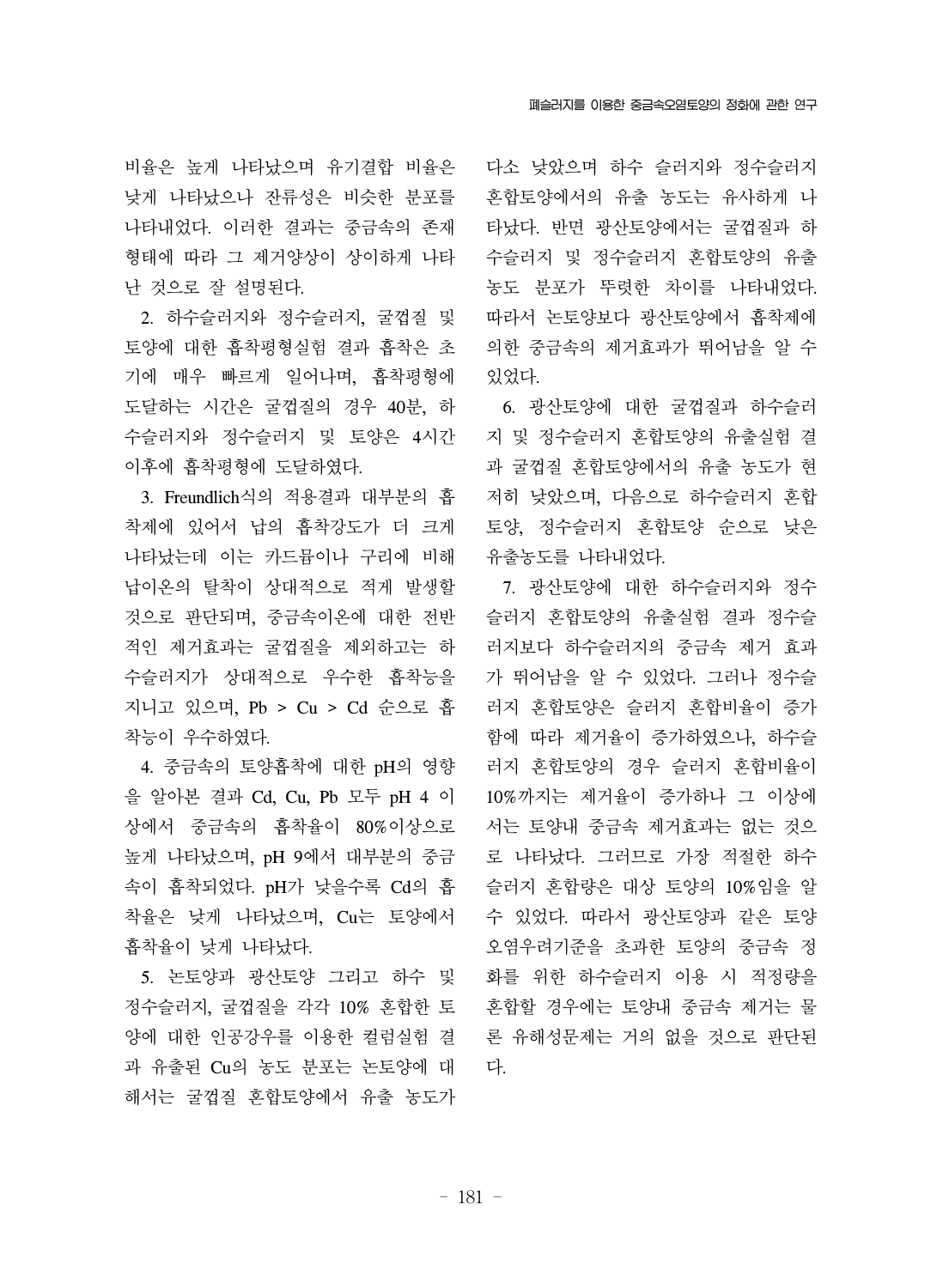## 참고문헌

- Boyle, M., W. T. Frankenberger, Jr. and L. H. Stolzy., "Influence of organic matter on soil aggregates and water infiltration." J. Prod. Agric. 2(4), pp. 290~299. 1989
- Chaney, R. L. and P. M. Giordiano., "Microelements as related to plant deficiencies and toxicities." In L. F. Elliot and F. J. Stevenson (ed.), pp. 234~279, 1977
- Delfino, J. J. and Enderson, R. E., "Comparative study outlines methods of analysis of total metal in sludge." Water & Sewage works, 125(RN), R32~R48, 1978.
- Stevenson, F. J., "Humus chemistry: Genesis, Composition, Reactions(1nd Ed.). John Wiley and Sons. Inc., New York, 1994
- Tester, C. F., L. J. Sikora, J. M. Tylor and J. F. Parr., "Nitrogen utilization by tall fescue from sewage sludge compost amended soils." Agron. j. 74, pp. 1013~1017, 1982
- Tien, C. T., Chemical reaction between some heavy metal ions and sludge particulate, Ph. D. Dissertation, University of Delaware, Newark, 1987.
- Van Benschoten, J. E., Matsumotol, M. R.,

and Young, W. H., Evaluation and analysis of soil washing for seven lead-contaminated soils; J. of Environ. Eng., v.123, pp.  $217 - 224$ . 1997.

- Yong, R. N., and Phadungchewit, Y., "pH influence on selectivity and retention of heavy metals in some clay soils." Can. Geotech. J., 30, pp.  $821 \sim$ 833, 1993.
- 권용삼, 이기호, 박준범, "굴패각과 플라이 애쉬에 대한 중금속 흡착특성." 한 국폐기물학회지, Vol. 20, No. 4, pp.  $337 - 345$ , 2003
- 김정진 외,경상남도 일광 각력 파이프형 구리-중석 광상을 형성한 열수의 기 원:안정동위원소 증거." Jr. Korean Earth Science Society, 19(3), pp. 294-301, 1998
- 문종익, "폐굴껍질을 이용한 정수․하수슬 러지의 탈수특성과 토양이용 안정 성에 관한 연구." 동아대학교 대학 원 박사학위논문, 2000.
- 박미현, 이승헌, 류순호, 김계훈, "하수오니 의 화학적 조성과 토양중 질소 무 기화." 한국토양비료학회지, Vol. 31(2), pp.  $189 \sim 196$ , 1998
- 박흥재, 이봉헌, "폐재첩과 굴패각의 재활 용에 관한 기초연구." 한국폐기물학 회지, Vol. 18, No. 4, pp. 319~325, 2001
- 서장선, 송효성, 김광식, "한국 남서지역